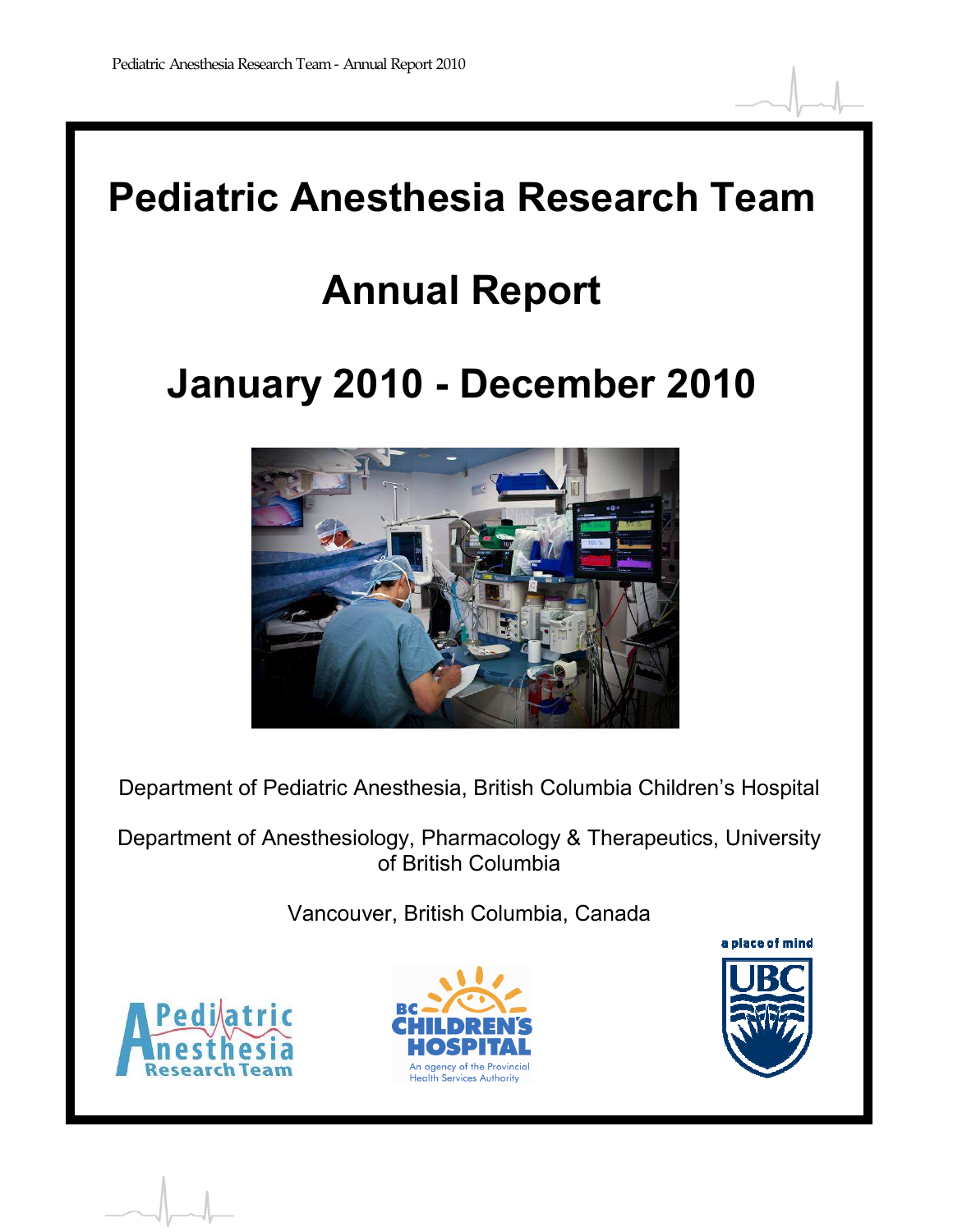#### **Overview**

Research in the Pediatric Anesthesia Research Team (PART; [www.part.cfri.ca\)](http://www.part.cfri.ca/) at British Columbia Children's Hospital (BCCH; [www.bcchildrens.ca](http://www.bcchildrens.ca/)) continues to flourish. The full cooperation and participation of all members of the staff and research team has created an environment where new ideas have been met with support and cooperation. Additionally, the tradition of successful transdisciplinary collaboration has continued with other medical departments (surgery, orthopedics, emergency medicine and perinatology), engineering, health informatics and psychology. We have strengthened our links with the Office of Pediatric Surgical Evaluation and Innovation (OPSEI; [www.opsei.bc.ca](http://www.opsei.bc.ca/)) and we are members of the iAct (Innovations in Acute Care and Technology) cluster at the Child & Family Research Institute (CFRI; [www.cfri.ca](http://www.cfri.ca/)).

This year, the Department has published or has in press, 22 peer reviewed manuscripts and submitted an additional 4 manuscripts for consideration. We have presented 24 abstracts and plan to present many more in the coming months.

Numerous new grant applications were completed by team members this year as Principal Investigators (PI) and Co-investigators (CI). New grant funding this year totals over \$450,000 with more than \$1,000,000 pending. This adds to our ongoing PI and CI funding, which has garnered over \$4 million over the last five years. Our multi-disciplinary research collaboration with the Electrical & Computer Engineering in Medicine (ECEM; [http://ecem.ece.ubc.ca](http://ecem.ece.ubc.ca/)) group at The University of British Columbia (UBC; [www.ubc.ca](http://www.ubc.ca/)) has grown in funding and productivity. Our team members were also recognised this year through fellowship and conference presentation awards. We have renewed our industry research partnership (with Dräger Medical) and look forward to making our research endeavours a clinical reality.

Our funded positions expanded this year and now include three anesthesia clinical/research fellows, four research assistants, a research manager, research engineer and research grant facilitator, two post-doctoral fellows and five graduate students. Three summer students and a visiting graduate student were also integrated into this year's research program.

The PART website [\(www.part.cfri.ca\)](http://www.part.cfri.ca/) has proven to be a popular destination; a Google search for "pediatric anesthesia research" lists the PART site first. This continually evolving website provides information for patients and their families on our current research projects, an introduction to the research team and investigators, and updates on news items.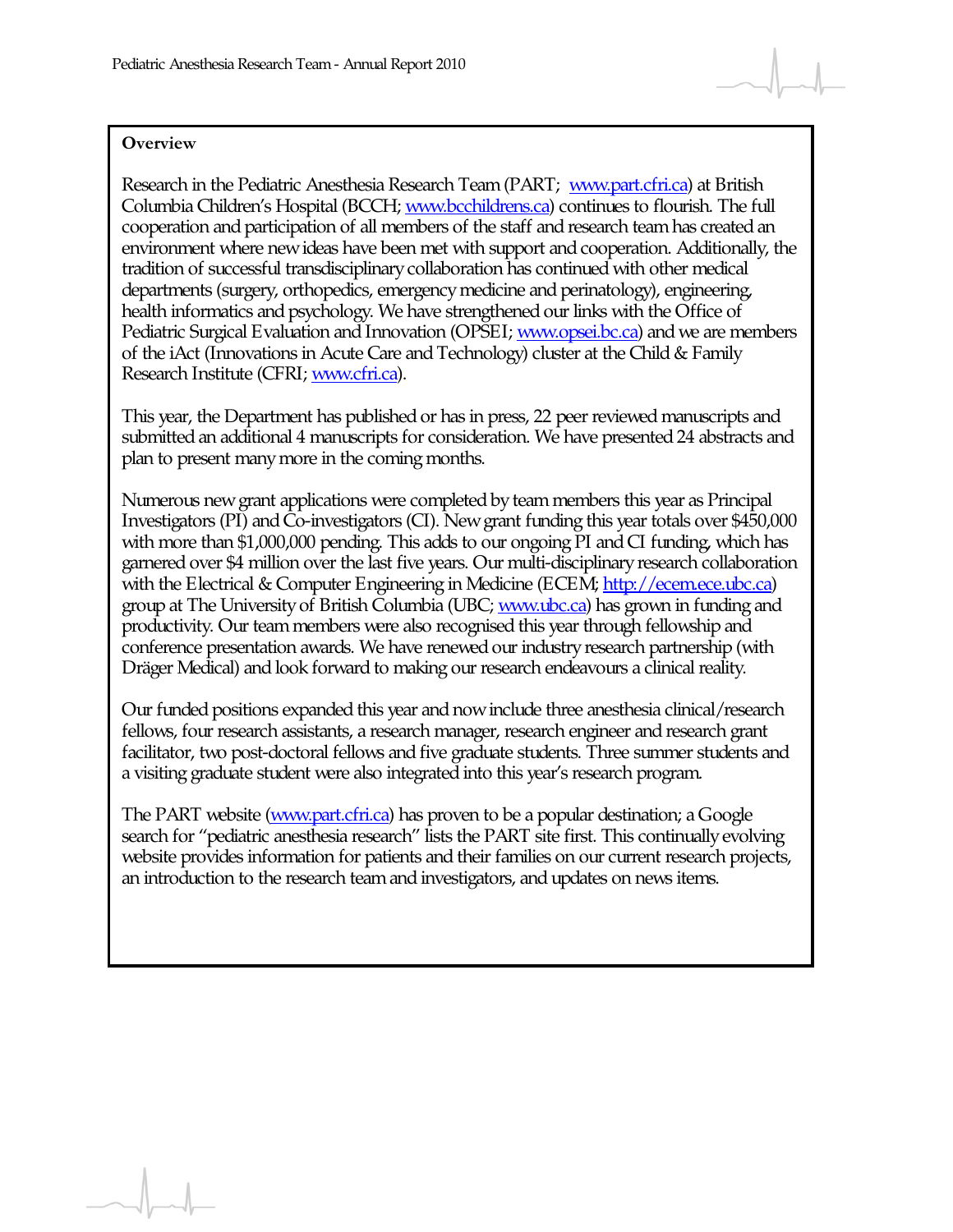#### **New Faces**

The Pediatric Anesthesia Research Team (PART) welcomed new faces in 2010. Jonathon Stinson joined us as a Research Assistant in July. Jon's engineering background has helped him to integrate easily and quickly into the PART. He has taken on his projects with enthusiasm to aid the investigators in all aspects of their research. In February, Jennifer Gow took up her role as Grant Facilitator. Jennifer's extensive experience with biological research and publishing has made her an invaluable addition to the team.

Frank Kloprogge, a pharmacology graduate student from the Netherlands, joined us for the first six months of this year to help with an anesthetic drug pharmacokinetic study. In the summer of 2010, three summer students, Serena Shum, Jules Sleiman and Srinivas Raman, worked on research projects within the PART. All of these medical students have been productive members, and we look forward to working with and fostering the interest of other future student researchers.

The PART also welcomed a new engineering Post-doctoral Fellow this fall; Dr. Matthias Görges from Germany via the University of Utah. The PART's close connection with the UBC Electrical & Computer in Engineering (ECEM) group provides us with a steady stream of exceptional engineers.

Dr. John Chandler and Dr. Katherine Brand completed their Clinical and Research Fellowships with our team during 2010. Their contributions to our team were greatly valued and we wish them every success in their continued

training. Drs. Emma Whyte and Pamela Winton then joined us as Clinical Fellows this summer. We were fortunate to have another Clinical and Research Fellow, Dr. Amelia Pickard, join our team at the beginning of 2010. Initially a part-time volunteer research position, the Department was able to fund Amelia for a further 6 months as a full time Clinical and Research Fellow.

This year, we also said good luck and farewell to Kate Hunc (Research Assistant) and Dr. Jin-Oh Hahn (Postdoctoral Fellow). Kate's hard work has been a tremendous aid for all our investigators and team, and we wish her every success in her new endeavours at nursing school at Langara College. Jin-Oh leaves us after a very productive research year to become an engineering faculty member at the University of Alberta. We look forward to our continued collaboration with him in his new role



*Lesley Davidson's retirement party. Left to right: Kate Hunc, Dorothy Myers, Lesley Davidson, Chris Brouse, Erin Cooke, Joanne Lim*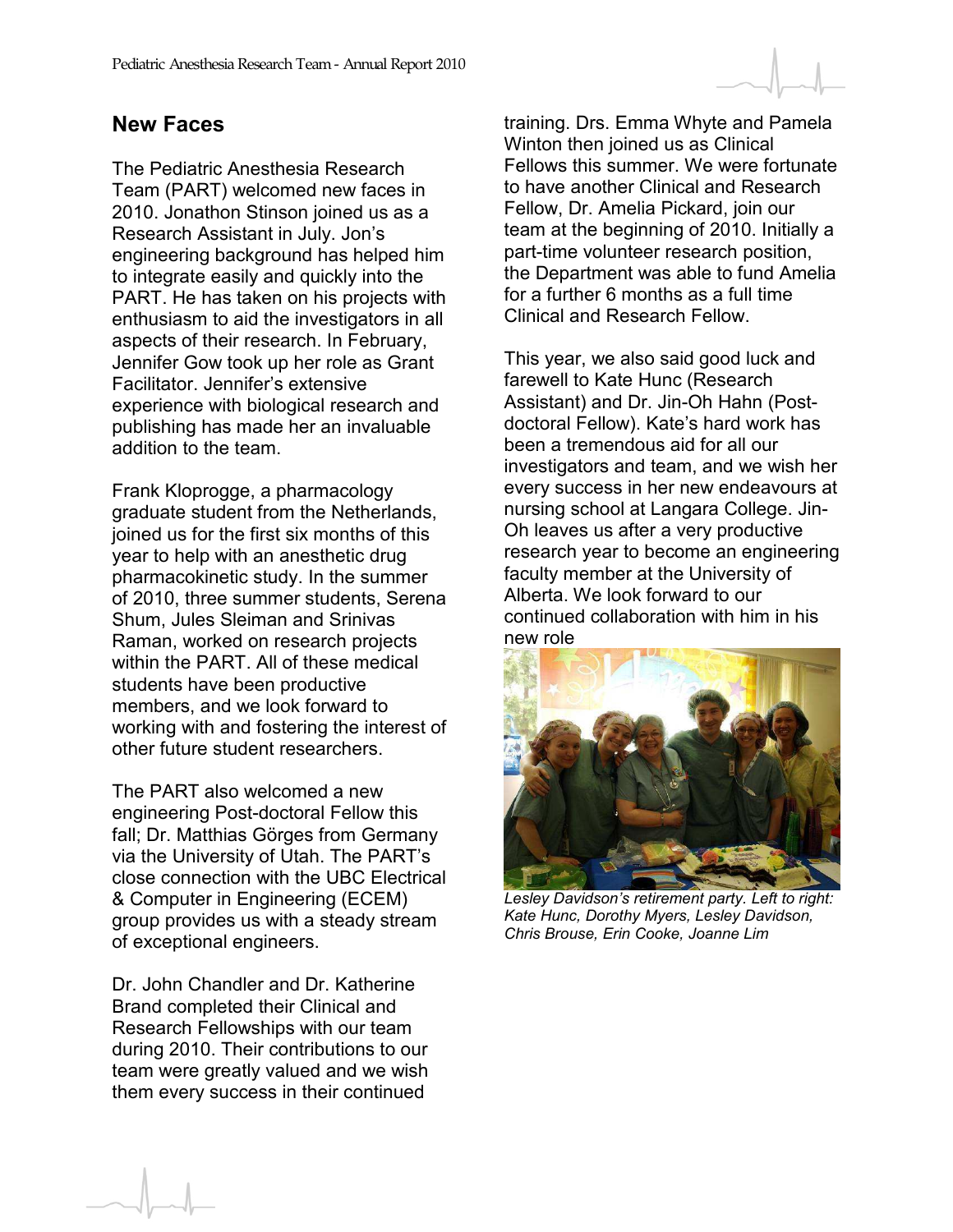#### **Awards & Successes**

Continuing our success within the Clinical Research division of the summer student program, Srinivas Raman received the Best Poster award, and Jules Sleiman an Honourable Mention for their posters at the CFRI's Summer Research Program Poster Day.

Our team's research success is further highlighted by awards to our members from several other forums:

- Dr. John Chandler won 1st place in the Fellows division in the oral presentation competition, as well as and 1st place in Anesthesiology in the poster competition, at the UBC Department of Anesthesiology, Pharmacology and Therapeutics 4th Annual Research Day.
- Dr. Simon Whyte received the 2nd Place Award for his presentation at the

14th Annual Society for Airway Management Scientific Meeting.

• Dr. Walter Karlen won the Best Abstract Award for the Society of Technology in Anesthesia (STA) Excellence in Technology Innovation at the 2010 American Society of Anesthesiologist's (ASA) annual meeting.

Our team's success is also reflected in the numerous new salary awards and grants received this year, including funding from the BC Children's Hospital Telethon Foundation, the Canadian Anesthesiologists' Society, CFRI including the iACT cluster, the Canadian Institutes of Health Research (CIHR), Foreign Affairs and International Trade Canada and UBC. This funding will build upon our foundation, enabling our longterm research programs to be carried out within the department.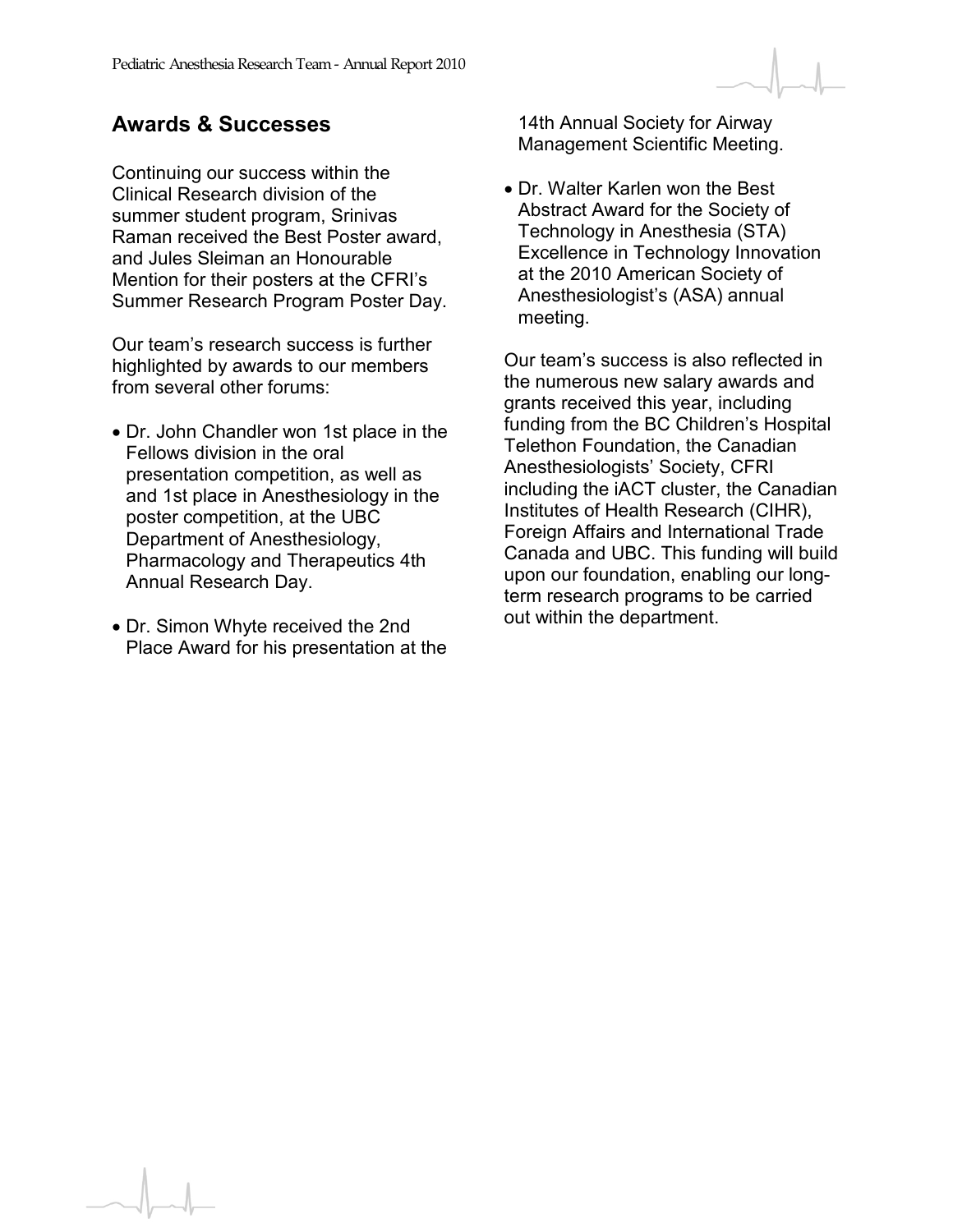#### **Current Research Projects, Collaborations & Partnerships**

Our research projects continue to foster strong collaborations among anesthesiologists, as well as developing strong partnerships with other departments and disciplines within BC Children's Hospital (BCCH) and beyond. Specifically, in 2010:

- Dr. Norbert Froese and the cardiac surgeons have recently completed recruitment for their investigation of coagulation after cardiac surgery.
- Drs. Stephan Malherbe and Simon Whyte continue to lead a team of five anesthesiologists evaluating the Air- $Q^{\circledast}$ intubating laryngeal airway, with Phase II started in 2010. Dr. Simon Whyte has also begun a collaborative study with pharmacologists comparing two anesthesia methods (intravenous vs. inhalational) to improve child patient safety.
- Dr. Gillian Lauder continues to investigate the ultrasonic evaluation of local anesthetic spread for caudal epidurals in collaboration with radiologists, as well as conduct a quality assurance audit and root cause analysis. She is also beginning two collaborative studies with pharmacologists to determine the efficacy of nalaxone to prevent opioidinduced pruritus.
- Dr. Carolyne Montgomery continues to lead research that is investigating emergence delirium in children under different anesthesia regimens, and has recently begun a collaborative study with pharmacologists investigating the pharmacokinetics of oral morphine in children.
- As we enter the  $9<sup>th</sup>$  year of close collaboration with the ECEM group to build safer clinical monitoring systems, we have been further supported by psychology, computer science, interactive arts and technology. Within this collaborative framework, Dr. Mark Ansermino continues to lead research projects that are developing clinical decision support systems for anesthesiologists and investigating physiological measures of intraoperative nociception in children. He is also at the helm of a new project that is developing and evaluating the potential of a new tool, the Phone Oximeter, to bring safer anesthesia monitoring to poorer areas of the world.
- Dr. Mark Ansermino's collaboration with the Canadian Neonatal Network (including membership on the Informatics Research Committee), Canadian Perinatal Network and The Pediatric Emergency Research Consortium has continued. We hope to establish an anesthesia research network as a component of the Perioperative Network for BC (PAN-BC).

We are in talks with multiple other industry collaborators to sign research agreements in the upcoming months. We continue to work with a number of other monitoring companies who have shown interest in collaboration to further develop software solutions to enhance clinical monitoring.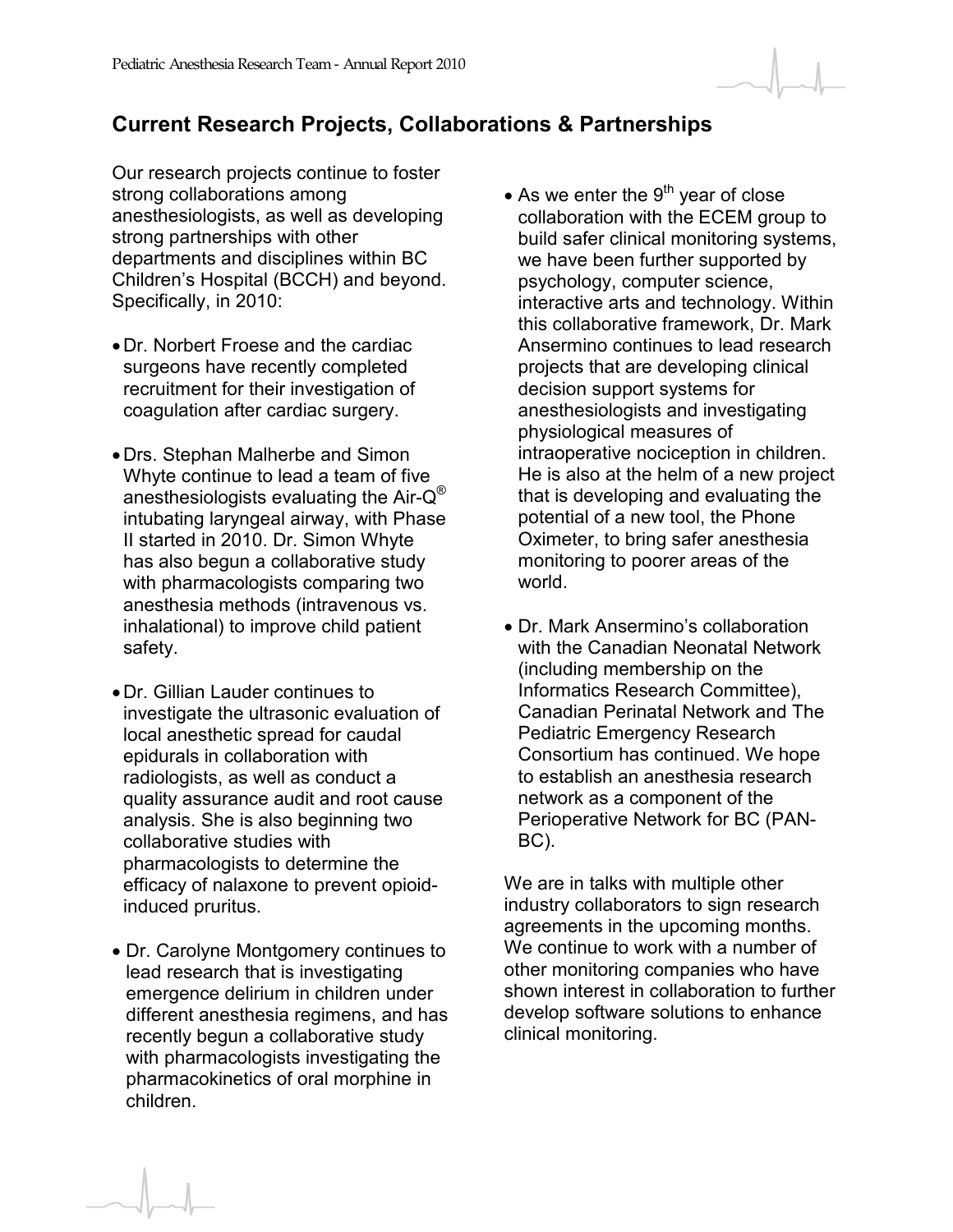#### **The Phone Oximeter [\(http://phoneoximeter.org\)](http://www.phoneoximeter.org/)**

Following successful usability trials here at BCCH and at Vancouver General Hospital, members of the PART and ECEM travelled to Africa this September to test the usability of the first *Phone Oximeter* prototype at Mulago Hospital in Kampala, Uganda. Composed of a pulse oximeter sensor and module connected to a mobile phone, the highly portable, battery-powered *Phone Oximeter* can convey the quality and trend of physiological data over time through an intuitive display.



*The Phone Oximeter* 

This project, which has been funded by a UBC Martha Piper Research Award, has demonstrated the potential for enhanced delivery of information from a pulse oximeter to improve the safety of anesthesia care throughout the developing world. An international workshop supported by CIHR and UBC that the PART will host in Vancouver in May 2011 will convene the world's leading experts in pulse oximetry to explore the potential applications of the *Phone Oximeter* beyond anesthesia.

Several of our conference abstracts presenting on this topic have been awarded for their excellence, with several more presentations on the *Phone Oximeter* planned in the near future.

#### **Research Environment**

Biweekly PART research meetings take place on the first and third Tuesday of each month. The Wednesday morning departmental research rounds are well attended and useful for review of new study protocols, recruiting clinician subjects and practicing presentations. This forum allows department members to voice any concerns or questions that may arise from a research project.

We have begun to recruit subjects in areas other than the Surgical Daycare Unit with the goal of increasing our recruitment rates. We will be working with departments such as ophthalmology, dentistry, and the endoscopy clinic. In conjunction with the Pre Admission Clinic (PAC), we have also been able to contact potential subjects earlier to better inform them of research studies. The PART website is also linked from the main BCCH website, so patients and families are able to see our current research studies.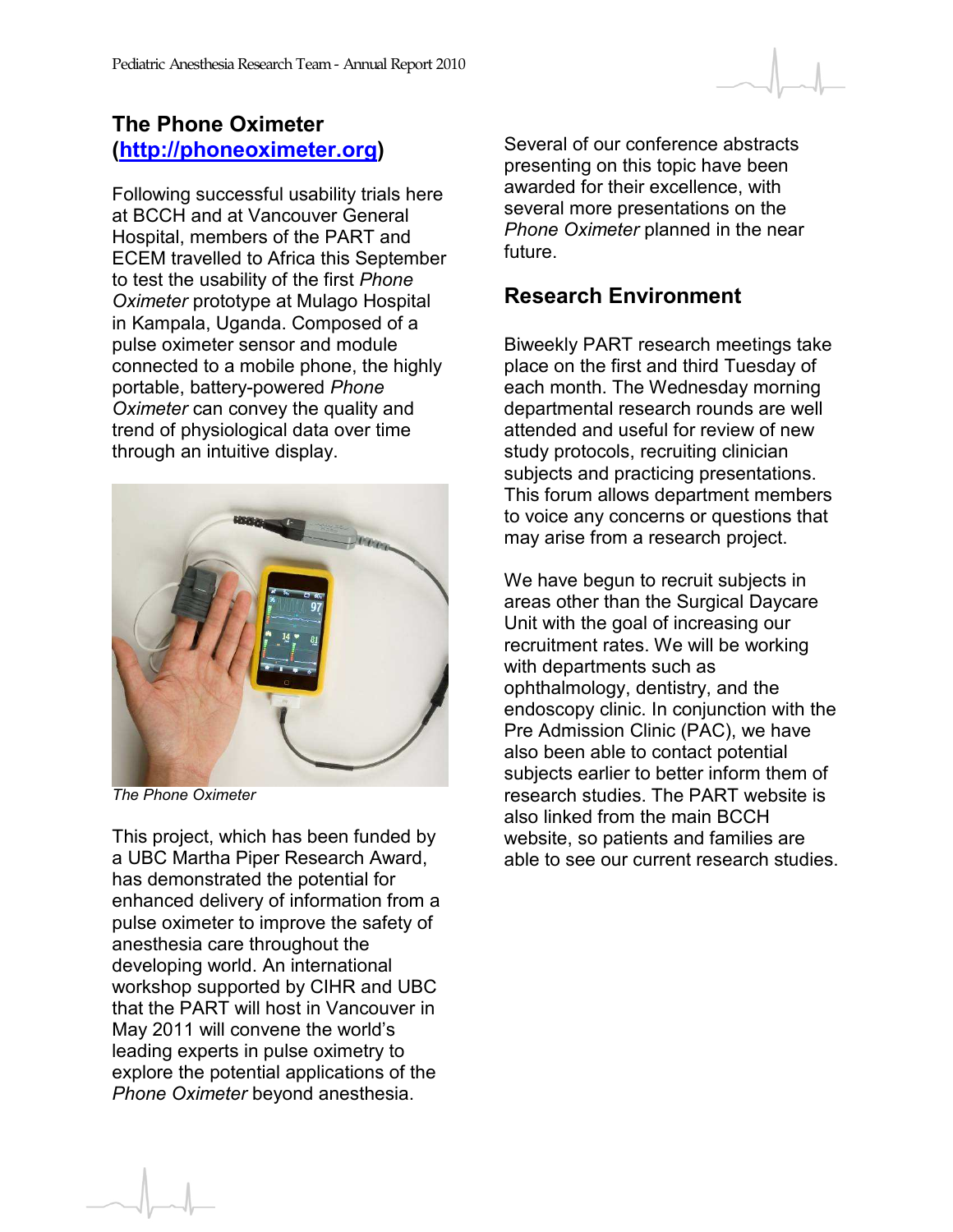

Publications (clinicians are in bold; trainees and research staff are underlined)

Amari E, Vandebeek C, **Montgomery CJ**, Skarsgard E, **Ansermino JM**. Telephone and web-based administration of pediatric day surgery questionnaires. *International Journal of Health Care Quality Assurance* 2010; 23(3):339-351.

**Ansermino JM**, Lim J, Dumont GA, Brouse C, Yang P, Dunsmuir D, Daniels J, Schwarz SKW. Clinical decision support in physiological monitoring. *International Journal of Biomedical Engineering and Technology* 2010; 3(3/4):264-286.

**Ansermino JM,** Vandebeek C, Myers D. An allometric model to estimate fluid requirements in children following burn injury. *Pediatric Anesthesia* 2010; 20(4):305-312.

Choo E, Magruder W, **Montgomery C**, Lim J, Brant R, **Ansermino JM**. Skin Conductance Fluctuations Correlate Poorly with Postoperative Self-Report Pain Measures in School-Aged Children. *Anesthesiology* 2010; 113(1):175-182.

Daniels J, King A, Cochrane DD, Carr R, Shaw NT, Lim J, **Ansermino JM**. A human factors and survey methodology based design of a web-based adverse event reporting system for families. *International Journal of Medical Informatics* 2010; 79(5):339-348.

Dosani M, McCormack J, **Reimer E**, Brant R, Dumont G, Lim J, **Ansermino JM**. Slower administration of propofol preserves adequate respiration in children. *Pediatric Anesthesia* 2010; 20(11):1001-1008.

Ford S, Birmingham E, King A, Lim J, **Ansermino JM**. At-a-glance monitoring: Covert observations of anesthesiologists in the operating room. *Anesthesia and Analgesia* 2010; 111(3):653-658.

Ford S, Dosani M, Robinson A, Campbell GC, **Ansermino JM**, **Lauder G**. Defining the Reliability of Sonoanatomy Identification by Novices in Ultrasound-guided Pediatric Ilioinguinal and Iliohypogastric Nerve Blockade. *Anesthesia and Analgesia,* 2009; 109(6):1793-8.

Hahn J-O, Shrawane P, Dumont GA, Ansermino JM. An empirical model of end-tidal CO<sub>2</sub> response to minute ventilation. *32nd IEEE EMBS Annual International Conference*, 31 August – 4 September 2010, Buenos Aires, Argentina.

Hahn J-O, Dumont GA, **Ansermino JM**. Robust closed-loop control of propofol administration using WAV<sub>CNS</sub> index as the controlled variable. 32<sup>nd</sup> IEEE EMBS Annual International Conference, 31 August – 4 September 2010, Buenos Aires, Argentina.

Khosravi S, Hahn J-O, Dosani M, Dumont GA, **Ansermino JM**. Monitor-decoupled pharmacodymamics of propofol in children using state entropy as the clinical end point. *32nd IEEE EMBS Annual International Conference*, 31 August – 4 September 2010, Buenos Aires, Argentina.

Hume-Smith H, McCormack J, **Montgomery CJ,** Brant R, **Malherbe S**, Mehta D, **Ansermino JM**. The effect of age on variability of the dose of remifentanil for tracheal intubation in infants and children. *Pediatric Anesthesia* 2010; 20(1):19-27.

King A, Daniels J, Lim J, Cochrane DD, Taylor A, **Ansermino JM**. Time to listen: a review of methods to solicit patient reports of adverse events. *Quality and Safety in Healthcare,* 2010; 19: 148-157. Editor's Choice Article.

**Malherbe S**, **Whyte S**, Singh P, Amari E, King A, **Ansermino JM**. Total intravenous anesthesia and spontaneous respiration for airway endoscopy in children – a prospective evaluation. *Pediatric Anesthesia* 2010; 20(5):434-438.

McCormack J, Mehta D, Peiris K, Dumont GA, Fung P, Lim J, **Ansermino JM**. The effect of a target controlled infusion of propofol on predictability of recovery from anesthesia in children. *Pediatric Anesthesia* 2010; 20(1):56-62.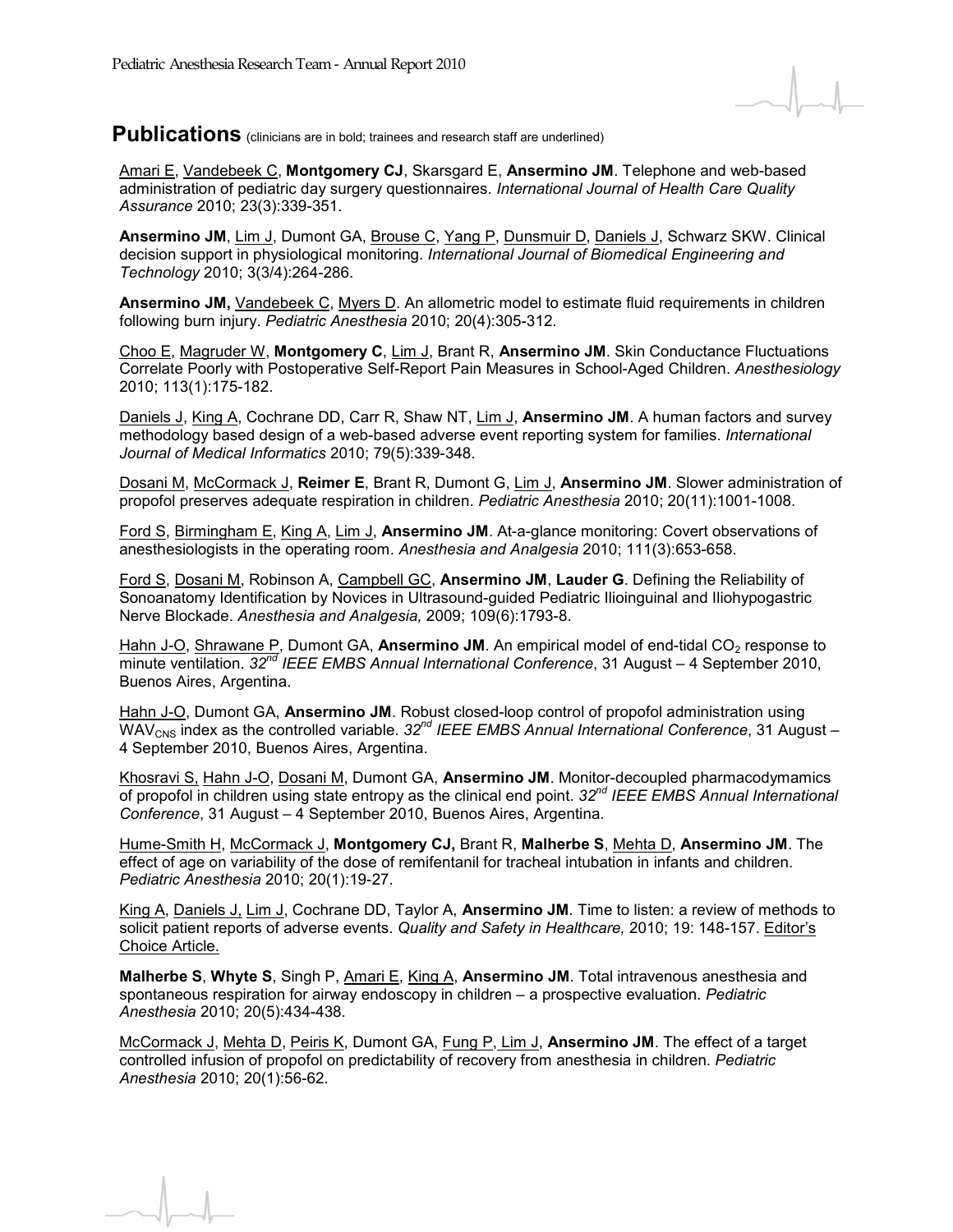

Peiris K, **Traynor MT**, **Whyte SD**. Intubation via the intubating laryngeal airway in two pediatric patients with predicted difficult airways. *Pediatric Anesthesia* 2010; 20 (2): 202-4.

Yang P, Dumont GA, **Ansermino JM**. Online pattern recognition based on a generalized hidden Markov model for intraoperative vital sign monitoring. *International Journal of Adaptive Control and Signal Processing* 2010; 24: 363-381.

Mehta D, Sanatani S, **Whyte SD**. The effects of droperidol & ondansetron on myocardial repolarisation in children. *Pediatr Anesth* 2010; 20: 905-912.

#### **Submitted / Accepted Publications**

Yang P, Dumont GA, **Ansermino JM**. A Cusum-based multilevel alerting method for physiological monitoring. Accepted to *Transactions on Information Technology in BioMedicine*, January 2010.

von Dadelszen P, Payne B, Li J, **Ansermino JM**, Pipkin FB, Côté A-M, Douglas MJ, Gruslin A, Hutcheon JA, Joseph KS, Kyle PM, Lee T, Loughna P, Menzies J, Merialdi M, Millman AL, Moore MP, Moutquin J-M, Ouellet AB, Smith GN, Walker JJ, Walley KR, Walters BN, Widmer M, Lee SK, Russell JA, Magee LA. Predictions of adverse maternal outcomes in pre-eclampsia: development and validation of the fullPIERS model. Accepted to *Lancet,* September 2010.

Hahn J-O, Dumont GA, **Ansermino JM**. Closed-Loop Anesthetic Drug Concentration Estimation Using Clinical Effect Feedback. Accepted to *IEEE Transactions on Biomedical Engineering*, September 2010.

**Froese N**, McVicar J, **Ansermino JM**. Equipment limitations of a multichannel infusion pump. Accepted to *Canadian Journal of Anesthesiology*, September 2010.

Daniels JP, Elston BM, Balka E, Lim J, Chow ES, **Reimer EJ**, **Ansermino JM**. The effectiveness of standard pediatric daycare surgery discharge communication: A quality improvement gap analysis. Submitted to *Journal of Communication in Healthcare*, February 2010.

Pickard A, Karlen W, **Ansermino JM**. Capillary refill time – is it still a useful clinical sign? Accepted to *Anesthesia & Analgesia*, December 2010.

Hahn J-O, Khosravi S, Dosani M, Dumont GA, **Ansermino JM.** Pharmacodynamic Modeling of Propofol-Induced Tidal Volume Depression in Children. Submitted to *Journal of Computer-Mediated Communication,* September 2010.

Magee LA, von Dadelszen P, Allen V, **Ansermino JM**, Audibert F, Barrett J, Brant R, Bujold E, Crane J, Demianczuk N, Joseph KS, Lee SK, Piedboeuf B, Smith G, Walker M, Whittle W, Wood S, Lee T, Li J, Payne B, Liston R. Identifying between-center variability in adverse maternal and perinatal outcomes. Submitted to *American Journal of Obstetrics and Gynecology,* Mar 2010.

#### **Books**

Chronic Regional Pain Syndrome (CRPS) Explained. For Teenagers by Teenagers. Published by Xlibris Publishing, USA. October 2010. **Lauder GR** and Massey R.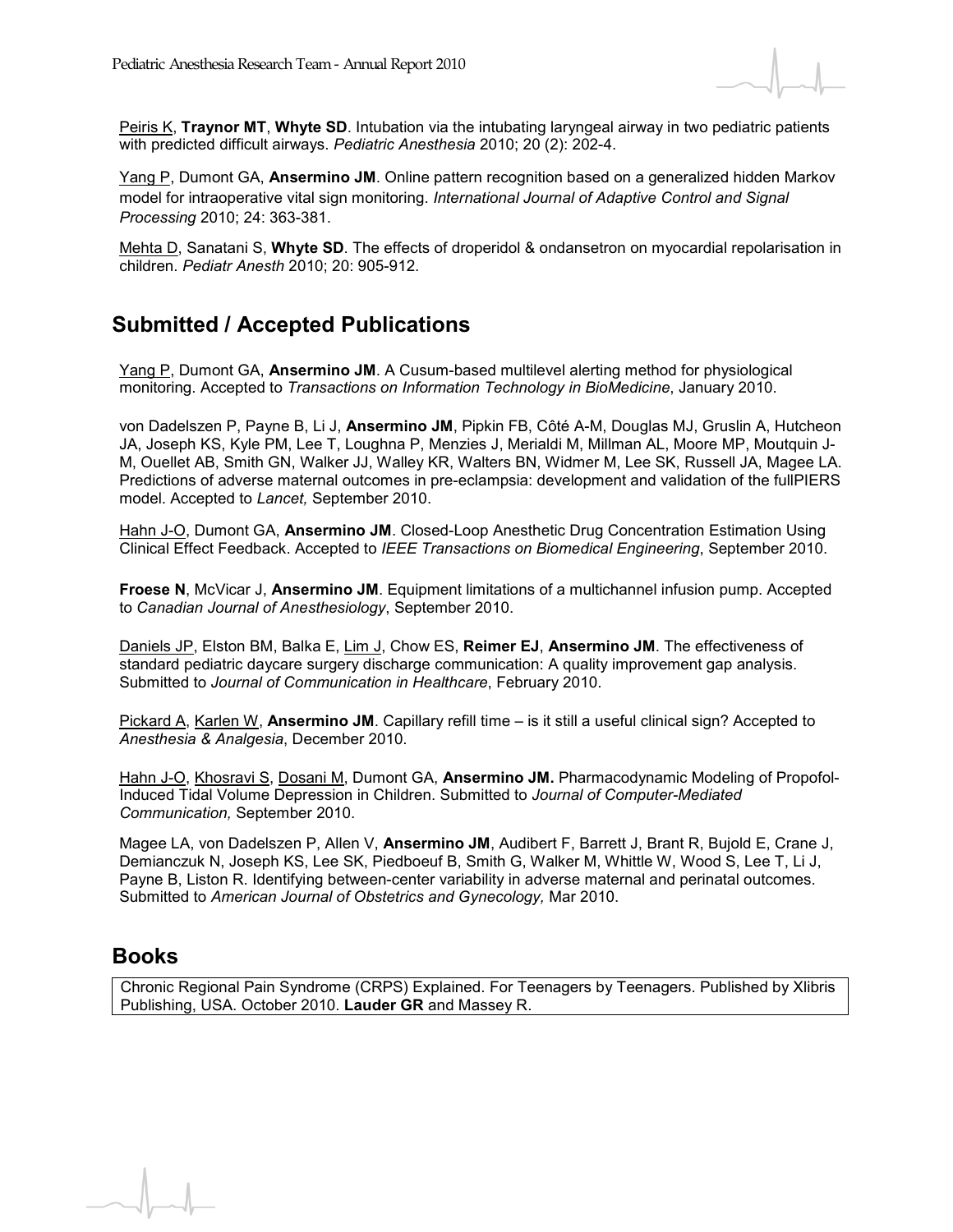$\sqrt{ }$ 



| <b>Title</b>                                                                                                      | <b>Authors</b>                                                                    | <b>Presented at</b>                                                                                                                                                                                                                 |
|-------------------------------------------------------------------------------------------------------------------|-----------------------------------------------------------------------------------|-------------------------------------------------------------------------------------------------------------------------------------------------------------------------------------------------------------------------------------|
| Monitor-decoupled<br>pharmacodynamics of propofol in<br>children using state entropy as the<br>clinical end point | Khosravi S, Hahn<br>J-O, Dumont G,<br>Ansermino JM.                               | The Institute for Computing, Information<br>and Cognitive Systems (ICICS)<br>Biomedical Engineering Workshop,<br>Vancouver, Canada, Nov 24, 2010.                                                                                   |
| Wavelet transform cardiorespiratory<br>coherence for monitoring nociception                                       | Brouse C, Dumont<br>G, Myers D, Cooke<br>E, Lim J,<br>Ansermino JM.               | <b>ICICS Biomedical Engineering Workshop,</b><br>Vancouver, Canada, Nov 24, 2010.                                                                                                                                                   |
| Capillary refill time assessment using<br>a mobile phone application (iRefill)                                    | Karlen W, Petersen<br>C, Pickard A,<br>Dumont G,<br>Ansermino JM.                 | American Society of Anesthesiologists'<br>2010 Annual Meeting, San Diego, CA,<br>USA, Oct 16-20, 2010. [Best Abstract<br>Award for the Society of Technology in<br>Anesthesia (STA) Excellence in<br><b>Technology Innovation].</b> |
| Comparison of absolute and relative<br>rules for identifying hypotension in<br>children during anesthesia         | Myers D, Cooke E,<br>Dunsmuir D,<br>Brouse C,<br>Ansermino JM.                    | American Society of Anesthesiologists'<br>2010 Annual Meeting, San Diego, CA,<br>USA, Oct 16-20, 2010.                                                                                                                              |
| Pharmacodynamic models of propofol<br>in children: respiratory and EEG end-<br>points compared                    | Khosravi S, Hahn<br>J-O, Dosani M,<br>McCormack J,<br>Dumont GA,<br>Ansermino JM. | American Society of Anesthesiologists'<br>2010 Annual Meeting, San Diego, CA,<br>USA, Oct 16-20, 2010.                                                                                                                              |
| Wavelet transform cardiorespiratory<br>coherence for monitoring nociception                                       | <b>Brouse CJ, Dumont</b><br>GA, Myers D,<br>Cooke E, Lim J,<br>Ansermino JM.      | Computers in Cardiology Conference,<br>Belfast, Ireland, Sep 26-29, 2010.                                                                                                                                                           |
| Cardiac preload indicators in children,<br>evaluation of invasive and non-<br>invasive markers                    | Chandler J. Froese<br>N, Hosking M,<br>Cooke E, Heran R,<br><b>Ansermino JM</b>   | iACT Research Day, Vancouver, Canada,<br>Sep 24 2010.                                                                                                                                                                               |
| Estimating respiratory rate from the<br>photoplethysmogram                                                        | Raman S, Karlen<br>W. Ansermino JM.                                               | iACT Research Day, Vancouver, Canada,<br>Sep 24 2010.                                                                                                                                                                               |
| Evaluation of the intubating laryngeal<br>airway in children                                                      | Cooke $E$ , Whyte S,<br>Malherbe S,<br>Morrison A, Lim J,<br>Mehta D.             | Society of Airway Management 2010<br>Annual Meeting, Chicago, IL, USA, Sep<br>24-25, 2010. [2nd Place Award].                                                                                                                       |
| Mobile phone pulse oximetry: A<br>usability study of iPleth                                                       | Sleiman J, Hudson<br>J, Kimenye SM,<br>Lim J, Petersen C,<br>Ansermino JM.        | CFRI Summer Student Program Poster<br>Day, Vancouver, Canada, Jul 29 2010<br>[Honourable Mention].                                                                                                                                  |

## Abstracts (clinicians are in bold; trainees and research staff are underlined)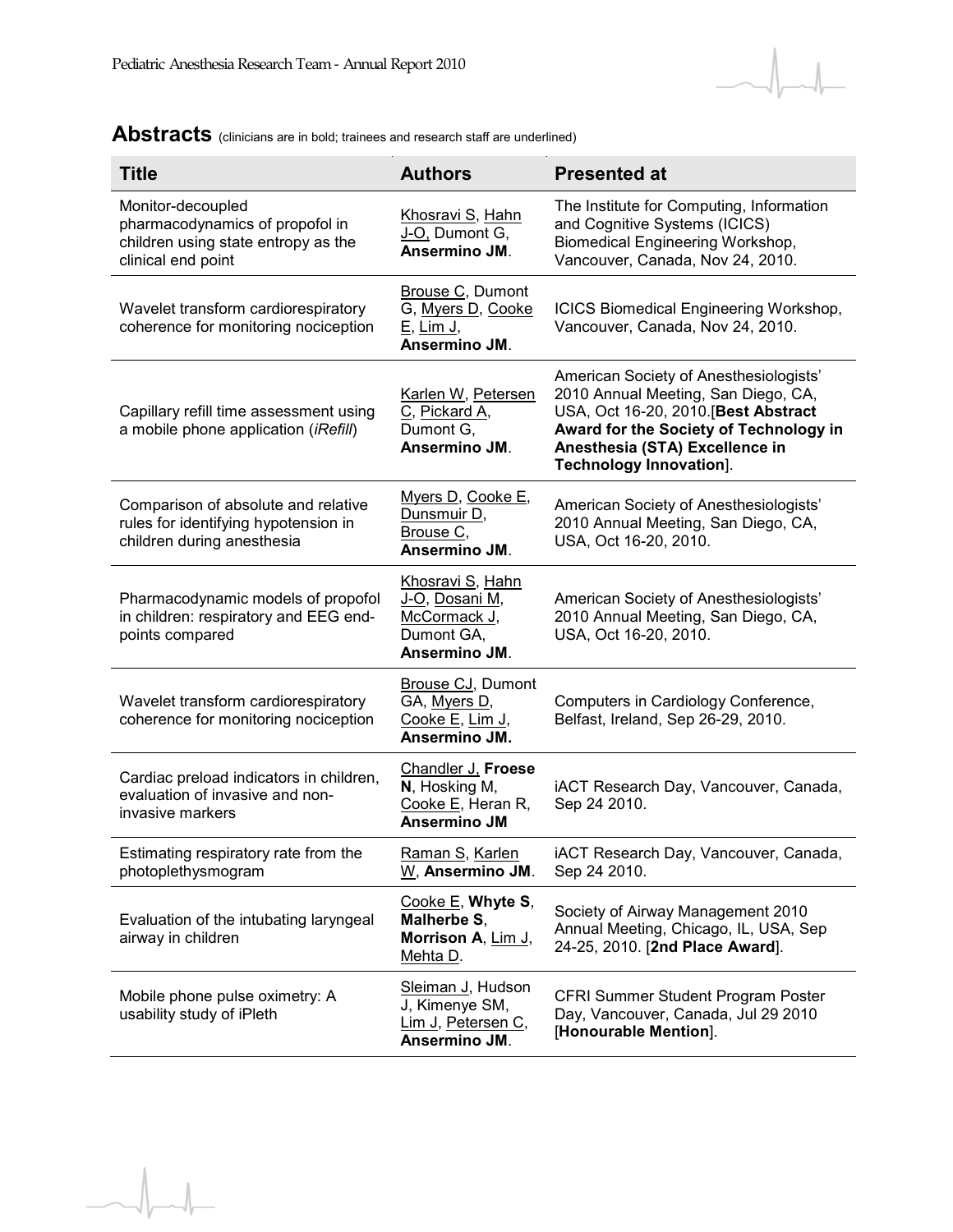$\overline{a}$ 



| <b>Title</b>                                                                                                                                                                    | <b>Authors</b>                                                                          | <b>Presented at</b>                                                                                                                                                                                         |
|---------------------------------------------------------------------------------------------------------------------------------------------------------------------------------|-----------------------------------------------------------------------------------------|-------------------------------------------------------------------------------------------------------------------------------------------------------------------------------------------------------------|
| A quality assurance audit of pain<br>management at home following<br>pediatric day surgery at British<br>Columbia Children's Hospital                                           | Shum S, Lim J,<br>Page T, Lamb E,<br>Ansermino JM,<br><b>Lauder G</b>                   | CFRI Summer Student Program Poster<br>Day, Vancouver, Canada, Jul 29 2010.                                                                                                                                  |
| Estimating Respiratory Rate from the<br>Photoplethysmogram                                                                                                                      | Raman S, Karlen<br>W, Ansermino JM.                                                     | CFRI Summer Student Program Poster<br>Day, Vancouver, Canada, Jul 29 2010 [1st<br>Place].                                                                                                                   |
| Safe administration of propofol in<br>children                                                                                                                                  | Dosani M,<br>McCormack J,<br>Reimer E, Brant R,<br>Dumont G, Lim J,<br>Ansermino JM.    | Canadian Anesthesiologists' Society 2010<br>Annual Meeting, Montreal, Canada, Jun<br>25-29, 2010.                                                                                                           |
| Arterial & oximeter wave relationship<br>in ventilated children                                                                                                                 | Chandler JRS,<br>Cooke E, Petersen<br>C, Froese N, Lim J,<br>Amsermino JM.              | Canadian Anesthesiologists' Society 2010<br>Annual Meeting, Montreal, Canada, Jun<br>25-29, 2010.                                                                                                           |
| Evaluation of the intubating laryngeal<br>airway in children                                                                                                                    | Cooke $E$ , Whyte S,<br>Malherbe S,<br>Morrison A, Lim J,<br>Mehta D.                   | Canadian Anesthesiologists' Society 2010<br>Annual Meeting, Montreal, Canada, Jun<br>25-29, 2010.                                                                                                           |
| A novel method of measuring capillary<br>refill time using photo-<br>plethysmography                                                                                            | Pickard A, Karlen<br>W, Petersen C,<br>Dumont GA,<br>Ansermino JM.                      | UBC Department of Anesthesiology,<br>Pharmacology and Therapeutics<br>Research Day, Vancouver, Canada, Jun<br>23, 2010.                                                                                     |
| Visual cues for the interaction of two<br>physiological parameters improve<br>change detection performance                                                                      | Chandler JR,<br>Tappan J, Dolnik<br>M, Daniels J, Lim J,<br>Dumont GA,<br>Ansermino JM. | UBC Department of Anesthesiology,<br>Pharmacology and Therapeutics<br>Research Day, Vancouver, Canada, Jun<br>23, 2010. [1 <sup>st Place for Anesthesiology</sup><br>poster].                               |
| Arterial and plethysmograph<br>waveform relationship in children, 2<br>sides of the same coin?                                                                                  | Chandler JR,<br>Cooke E, Petersen<br>C, Froese N, Lim J,<br>Ansermino JM.               | UBC Department of Anesthesiology,<br>Pharmacology and Therapeutics<br>Research Day, Vancouver, Canada, Jun<br>23, 2010. [1 <sup>st place</sup> for Fellows in oral<br>competition].                         |
| The effectiveness of standard<br>pediatric daycare surgery discharge<br>communication: A quality<br>improvement gap analysis                                                    | Daniels JP, Elston<br>BM, Balka E, Chow<br>ES, Lim J, Reimer<br>EJ, Ansermino JM        | UBC Department of Anesthesiology,<br>Pharmacology and Therapeutics<br>Research Day, Vancouver, Canada, Jun<br>23, 2010.                                                                                     |
| Pharyngeal mucosal pressure exerted<br>by the paediatric ProSealTM LMA<br>with two techniques of cuff inflation:<br>manufacturer recommended volume<br>vs. seal pressure guided | Peiris K, Cooke E,<br>Whyte S,<br>Ansermino JM.                                         | Association of Paediatric Anaesthetists of<br>Great Britain and Ireland with the<br>Canadian Pediatric Anesthesia Society<br>(APA-CPAS) Annual Scientific Meeting,<br>Glasgow, Scotland. May 13 - 14, 2010. |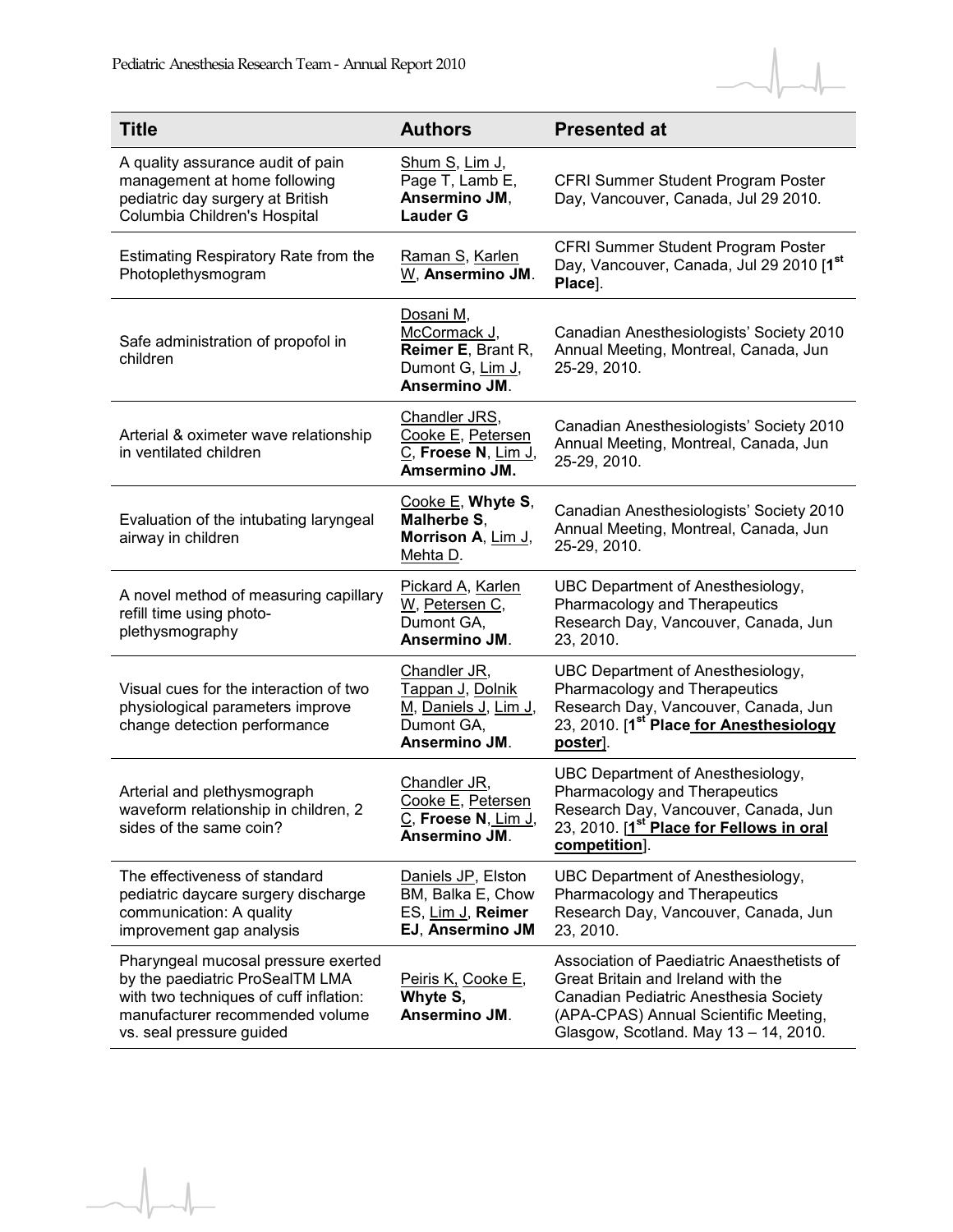$\begin{array}{c} \hline \end{array}$ 



| <b>Title</b>                                                                                                                                | <b>Authors</b>                                                                                   | <b>Presented at</b>                                                                                                                                                                                         |
|---------------------------------------------------------------------------------------------------------------------------------------------|--------------------------------------------------------------------------------------------------|-------------------------------------------------------------------------------------------------------------------------------------------------------------------------------------------------------------|
| The Effects of Droperidol and<br>Ondansetron on Dispersion of<br>Myocardial Repolarization in Children                                      | Mehta D, Whyte S                                                                                 | Association of Paediatric Anaesthetists of<br>Great Britain and Ireland with the<br>Canadian Pediatric Anesthesia Society<br>(APA-CPAS) Annual Scientific Meeting,<br>Glasgow, Scotland. May 13 - 14, 2010. |
| A web-based tool for family-initiated<br>adverse event reporting: An end-user<br>investigation of usability and reliability                 | Daniels JP, King A,<br>Hunc K, Cochrane<br>DD, Taylor A,<br>Heathcote S, Lim J,<br>Ansermino JM. | Canada's Forum on Patient Safety and<br>Quality Improvement, Toronto, ON,<br>Canada, Apr 12-14, 2010.                                                                                                       |
| The effectiveness of standard<br>pediatric daycare surgery discharge<br>communication: A quality<br>improvement gap analysis                | Daniels JP, Elston<br>BM, Balka E, Chow<br>ES, Lim J, Reimer<br>EJ. Ansermino<br>JM.             | Canada's Forum on Patient Safety and<br>Quality Improvement, Toronto, ON,<br>Canada, Apr 12-14, 2010.                                                                                                       |
| Are respiratory induced changes in<br>pulse pressure and pulse oximeter<br>plethysmograph wave amplitude<br>related in ventilated children? | Chandler JRS,<br>Cooke E, Petersen<br>C, Froese N, Lim J,<br>Ansermino JM.                       | International Anesthesia Research<br>Society Annual Meeting; Honolulu, HI,<br>USA, Mar 20-23, 2010.                                                                                                         |
| A passive network tap for wireless<br>display of physiological data in multi-<br>bed environments                                           | Petersen C,<br>Ansermino JM.                                                                     | Society for Technology in Anesthesia<br>2010 Annual Meeting, West Palm Beach,<br>FL USA, Jan 13-16, 2010.                                                                                                   |
| CapnoBase: Signal database and<br>tools to collect, share and annotate<br>respiratory signals                                               | Karlen W, Turner<br>M, Cooke E,<br>Dumont GA,<br>Ansermino JM.                                   | Society for Technology in Anesthesia<br>2010 Annual Meeting, West Palm Beach,<br>FL USA, Jan 13-16, 2010.                                                                                                   |
| Closed-loop compartmental drug<br>concentration estimation                                                                                  | Hahn J, Dumont<br>GA, Ansermino<br>JM.                                                           | Society for Technology in Anesthesia<br>2010 Annual Meeting, West Palm Beach,<br>FL USA, Jan 13-16, 2010.                                                                                                   |
| Propofol pharmacodynamics in<br>children using state entropy                                                                                | <u>Khosravi S, Hahn</u><br>J. Dumont GA,<br>Ansermino JM.                                        | Society for Technology in Anesthesia<br>2010 Annual Meeting, West Palm Beach,<br>FL USA, Jan 13-16, 2010.                                                                                                   |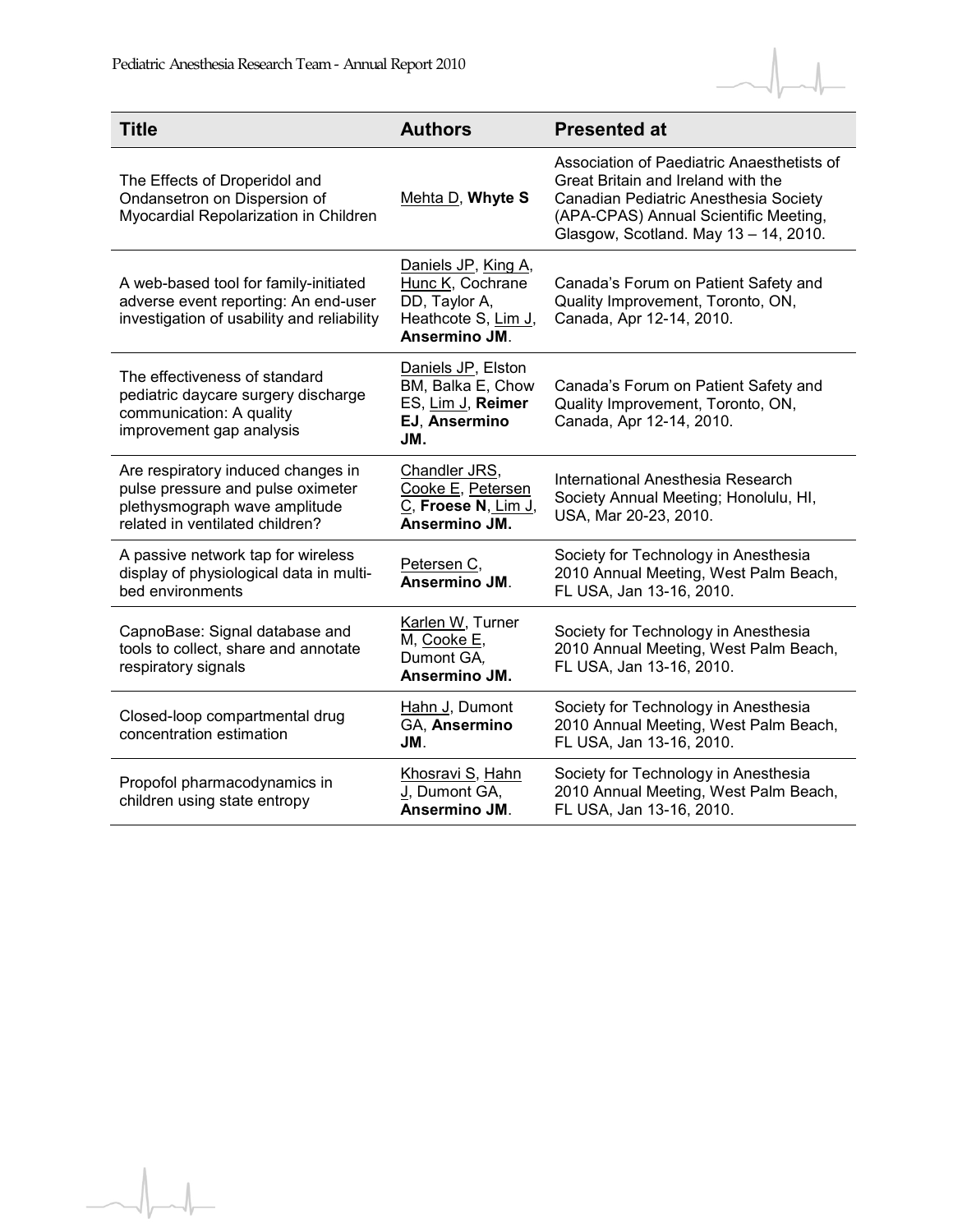## **Submitted / Accepted Abstracts**

| <b>Title</b>                                                                                                                                    | <b>Authors</b>                                                                                       | To be presented at                                                                                                                                           |
|-------------------------------------------------------------------------------------------------------------------------------------------------|------------------------------------------------------------------------------------------------------|--------------------------------------------------------------------------------------------------------------------------------------------------------------|
| Automated Phase of Anesthesia<br><b>Detection for Providing Context</b><br><b>Appropriate Alerts</b>                                            | Dunsmuir D,<br>Stinson J. Myers D.<br>Ansermino JM.                                                  | Society for Technology in Anesthesia<br>2011 Annual Meeting, Las Vegas, NV,<br>USA, Jan 12-16, 2011.                                                         |
| Capturing vital signs for research in a<br>multi-bed monitoring environment                                                                     | Görges M,<br>Petersen C,<br>Ansermino JM.                                                            | Society for Technology in Anesthesia<br>2011 Annual Meeting, Las Vegas, NV,<br>USA, Jan 12-16, 2011.                                                         |
| Prototyping a mobile application for<br>anesthesia assistants                                                                                   | Görges M, Barretto<br>R, Gagne J,<br>Thomas P,<br>Ansermino JM.                                      | Society for Technology in Anesthesia<br>2011 Annual Meeting, Las Vegas, NV,<br>USA, Jan 12-16, 2011.                                                         |
| Location independence in patient<br>monitoring                                                                                                  | Karlen W,<br>Blackstock M,<br><b>Ansermino JM</b>                                                    | Society for Technology in Anesthesia<br>2011 Annual Meeting, Las Vegas, NV,<br>USA, Jan 12-16, 2011.                                                         |
| Preliminary comparison of absolute<br>and relative rules for identifying<br>hypertension in children during<br>anesthesia                       | Stinson J, Myer.s<br>D, Dunsmuir D,<br>Brouse CJ,<br><b>Ansermino JM</b>                             | Society for Technology in Anesthesia<br>2011 Annual Meeting, Las Vegas, NV,<br>USA, Jan 12-16, 2011.                                                         |
| An adaptive single frequency phase<br>vocoder for low-power heart rate<br>detection.                                                            | <u>Karlen W, Gow J,</u><br>Dumont GA,<br>Ansermino JM,<br>Petersen C.                                | BIOSTEC 2011, Rome, Italy, Jan 26-<br>29, 2011.                                                                                                              |
| Human-centred phone oximeter<br>interface design for the operating<br>room.                                                                     | Karlen W, Dumont<br>GA, Petersen C,<br>Gow J, Lim J,<br>Sleiman J,<br>Ansermino JM.                  | HEALTHINF, BIOSTEC 2011, Rome,<br>Italy, Jan 26-29, 2011.                                                                                                    |
| Two-stage versus mixed effects<br>approach to pharmacodynamic<br>modeling of propofol in children using<br>state entropy                        | Khosravi S, Hahn<br>J-Q, Dumont GA,<br>Ansermino JM.                                                 | 3rd World Congress of Total<br>Intravenous Anesthesia and Target<br>Controlled Infusion (TIVA-TCI 2011),<br>Singapore, March 31 - April 2, 2011.             |
| Comparison between number of skin<br>conductance fluctuations and heart<br>rate for detecting nociception in<br>children during anesthesia      | Myers D, Brouse<br>CJ, Cooke E, Lim<br>J, Karlen W,<br>Dumont GA,<br>Montgomery CJ,<br>Ansermino JM. | 3 <sup>rd</sup> World Congress of Total<br>Intravenous Anesthesia and Target<br>Controlled Infusion (TIVA-TCI 2011),<br>Singapore, March 31 - April 2, 2011. |
| A pilot study to investigate plasma<br>bupivacaine concentrations in children<br>receiving total intravenous anesthesia<br>and caudal analgesia | Myers D, Ensom M,<br>Winton P, Decarie<br>D, Whyte S.                                                | 3 <sup>rd</sup> World Congress of Total<br>Intravenous Anesthesia and Target<br>Controlled Infusion (TIVA-TCI 2011),<br>Singapore, March 31 - April 2, 2011. |
| Computer control of depth of<br>anesthesia based on PKPD<br>identification during induction of<br>anesthesia.                                   | Soltesz K, Hahn J-<br>O <sub>.</sub> Dumont GA,<br>Ansermino JM.                                     | 3rd World Congress of Total<br>Intravenous Anesthesia and Target<br>Controlled Infusion (TIVA-TCI 2011),<br>Singapore, March 31 - April 2, 2011.             |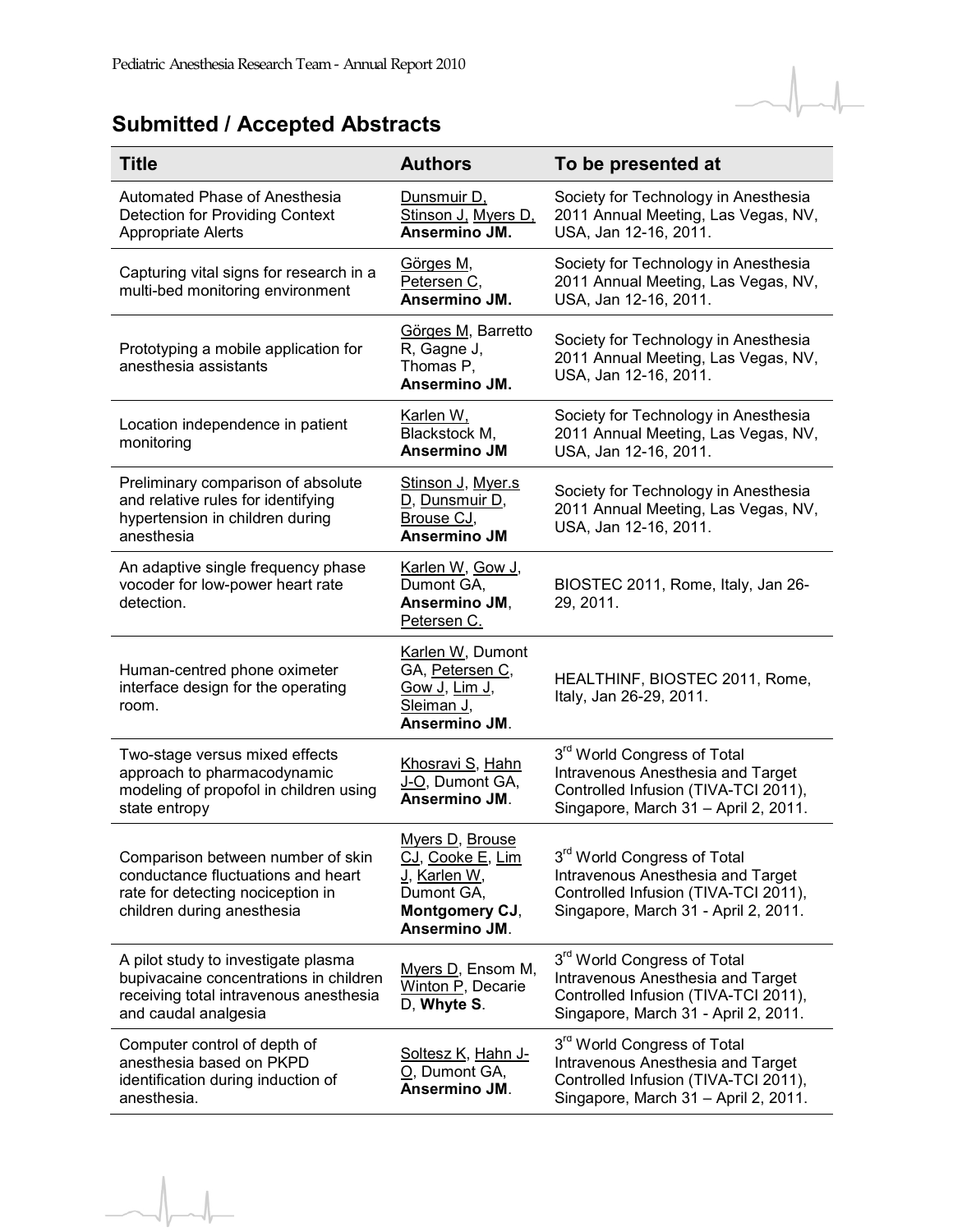$\overline{1}$ 



| <b>Title</b>                                                                                                        | <b>Authors</b>                                                                                                                                | To be presented at                                                                                        |
|---------------------------------------------------------------------------------------------------------------------|-----------------------------------------------------------------------------------------------------------------------------------------------|-----------------------------------------------------------------------------------------------------------|
| Safety of modern anesthesia for<br>children with Long QT Syndrome<br>(LQTS)                                         | Sanatani S, Myers<br>D, Andrade J,<br>Kannkeril P, Collins<br>K, Whyte S.                                                                     | Heart Rhythm 2011, San Francisco,<br>CA, USA, May 4 - 7, 2011.                                            |
| Inter-observer and intra-observer<br>repeatability of capillary refill time                                         | Stinson J, Pickard<br>A, Cooke E, Myers<br>D, Karlen W,<br>Ansermino JM.                                                                      | International Anesthesia Research<br>Society Annual Meeting, Vancouver,<br>BC, Canada, May 21 - 24, 2011. |
| Is regional anaesthesia in children<br>safer with TIVA?                                                             | Whyte SD, Myers<br>D, Ensom MH,<br>Decarie D.                                                                                                 | International Anesthesia Research<br>Society Annual Meeting, Vancouver,<br>BC, Canada, May 21 - 24, 2011. |
| Safety of modern anesthesia for<br>children with long qt syndrome<br>(LQTS)                                         | Whyte SD,<br>Sanatani S,<br>Watkins SC,<br>Kannankeril PJ,<br>Collins KK,<br>Andrade J.                                                       | International Anesthesia Research<br>Society Annual Meeting, Vancouver,<br>BC, Canada, May 21 - 24, 2011. |
| Families identify safety learning<br>opportunities in hospitalized children<br>not reported by healthcare providers | Daniels JP, Hunc<br>K, Cochrane DD,<br>Carr R, Shaw NT,<br>Taylor A,<br>Heathcote S, Brant<br>$R, \underline{\text{Lim J}},$<br>Ansermino JM. | International Anesthesia Research<br>Society Annual Meeting, Vancouver,<br>BC, Canada, May 21 - 24, 2011. |
| Development of a mobile monitoring<br>and communications solution for<br>anesthesia team members                    | Görges M,<br>Ansermino JM.                                                                                                                    | International Anesthesia Research<br>Society Annual Meeting, Vancouver,<br>BC, Canada, May 21 - 24, 2011. |
| Comparison of the Air-Q ILA and<br>Proseal LMA in children                                                          | Whyte SD, Cooke<br>$E$ , Malherbe S,<br><b>Morrison A.</b><br>Traynor M,<br>Ansermino JM.                                                     | International Anesthesia Research<br>Society Annual Meeting, Vancouver,<br>BC, Canada, May 21 - 24, 2011. |
| Volume responsiveness in children, a<br>comparison of static and dynamic<br>indices                                 | Chandler JRS,<br>Cooke E, Hosking<br>M, Froese N,<br>Karlen W,<br>Ansermino JM.                                                               | International Anesthesia Research<br>Society Annual Meeting, Vancouver,<br>BC, Canada, May 21 - 24, 2011. |
| Inter-Observer and Intra-Observer<br>Repeatability of Capillary Refill Time                                         | Stinson J, Pickard<br>A, Cooke E, Myers<br>D, Karlen W,<br>Ansermino JM.                                                                      | Canadian Anesthesiologists' Society<br>Annual Meeting, Toronto, ON, Canada,<br>Jun 24 - 28, 2011.         |
| Is regional anaesthesia in children<br>safer with TIVA?                                                             | Whyte SD, Myers<br>D, Ensom MH,<br>Decarie D.                                                                                                 | Canadian Anesthesiologists' Society<br>Annual Meeting, Toronto, ON, Canada,<br>Jun 24 - 28, 2011.         |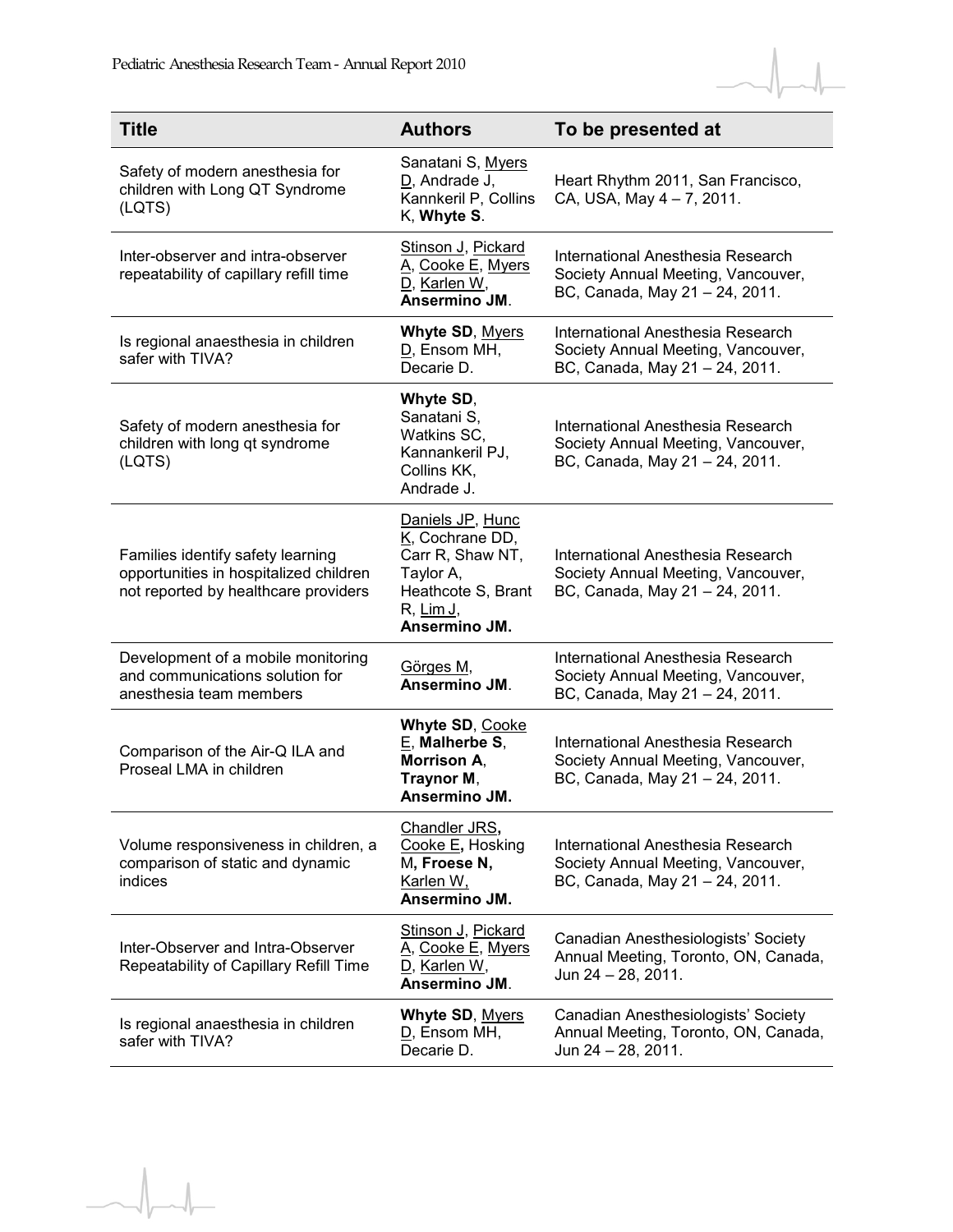

| <b>Title</b>                                                                | <b>Authors</b>                                                                                          | To be presented at                                                                                |
|-----------------------------------------------------------------------------|---------------------------------------------------------------------------------------------------------|---------------------------------------------------------------------------------------------------|
| Safety of modern anesthesia for<br>children with long qt syndrome<br>(LQTS) | <b>Whyte SD, Myers</b><br>D, Sanatani S,<br>Watkins SC,<br>Kannankeril PJ,<br>Collins KK.<br>Andrade J. | Canadian Anesthesiologists' Society<br>Annual Meeting, Toronto, ON, Canada,<br>Jun 24 - 28, 2011. |
| Capillary refill time assessment using<br>a mobile phone application        | Karlen W, Petersen<br>C, Pickard A,<br>Cooke E, Myers D,<br>Stinson J, Dumont<br>G, Ansermino JM.       | Canadian Anesthesiologists' Society<br>Annual Meeting, Toronto, ON, Canada,<br>Jun 24 - 28, 2011. |
| Comparison of the Air-Q ILA and<br>Proseal LMA in children                  | <b>Whyte SD, Cooke</b><br>$E$ , Malherbe S,<br><b>Morrison A.</b><br>Traynor M,<br>Ansermino JM.        | Canadian Anesthesiologists' Society<br>Annual Meeting, Toronto, ON, Canada,<br>Jun 24 - 28, 2011. |

## **Current Projects Led by PART Members**

|   | <b>Project Title</b>                                                                                                          | PI(s)             | CI(s)                                                                               | <b>Description</b>                                                                                                                                                                                                                                                                                                                                                   |
|---|-------------------------------------------------------------------------------------------------------------------------------|-------------------|-------------------------------------------------------------------------------------|----------------------------------------------------------------------------------------------------------------------------------------------------------------------------------------------------------------------------------------------------------------------------------------------------------------------------------------------------------------------|
| 1 | Skin conductance<br>fluctuations and heart<br>rate variability as<br>measures of<br>intraoperative<br>nociception in children | Mark<br>Ansermino | Chris Brouse,<br>Joanne Lim,<br>Dorothy Myers                                       | To determine a threshold in the<br>number of skin conductance<br>fluctuations (NFSC) that will<br>identify children who may<br>require rescue anesthetic<br>intervention.                                                                                                                                                                                            |
| 2 | Real-time assessment<br>of the Intelligent<br>Anesthesia Navigator                                                            | Mark<br>Ansermino | Guy Dumont, Chris<br>Brouse, Dustin<br>Dunsmuir, Joanne<br>Lim, Jonathan<br>Stinson | The overall purpose of this<br>study is to contribute to the<br>development of a decision<br>support system for clinical<br>anesthesiologists that<br>integrates the steady stream of<br>data produced by patient<br>monitoring systems. The<br>objective in this study is to<br>conduct a real time<br>assessment of the Intelligent<br>Anesthesia Navigator (IAN). |
| 3 | iKnow: A knowledge<br>authoring tool for<br>clinical decision<br>support during<br>anesthesia                                 | Mark<br>Ansermino | Dustin Dunsmuir,<br>Jonathan Stinson,<br><b>Matthias Gorges</b>                     | iKnow is a software application<br>that is being developed to<br>allow expert clinicians to<br>develop and collaborate on a<br>knowledge base without<br>requiring an expert<br>programmer.                                                                                                                                                                          |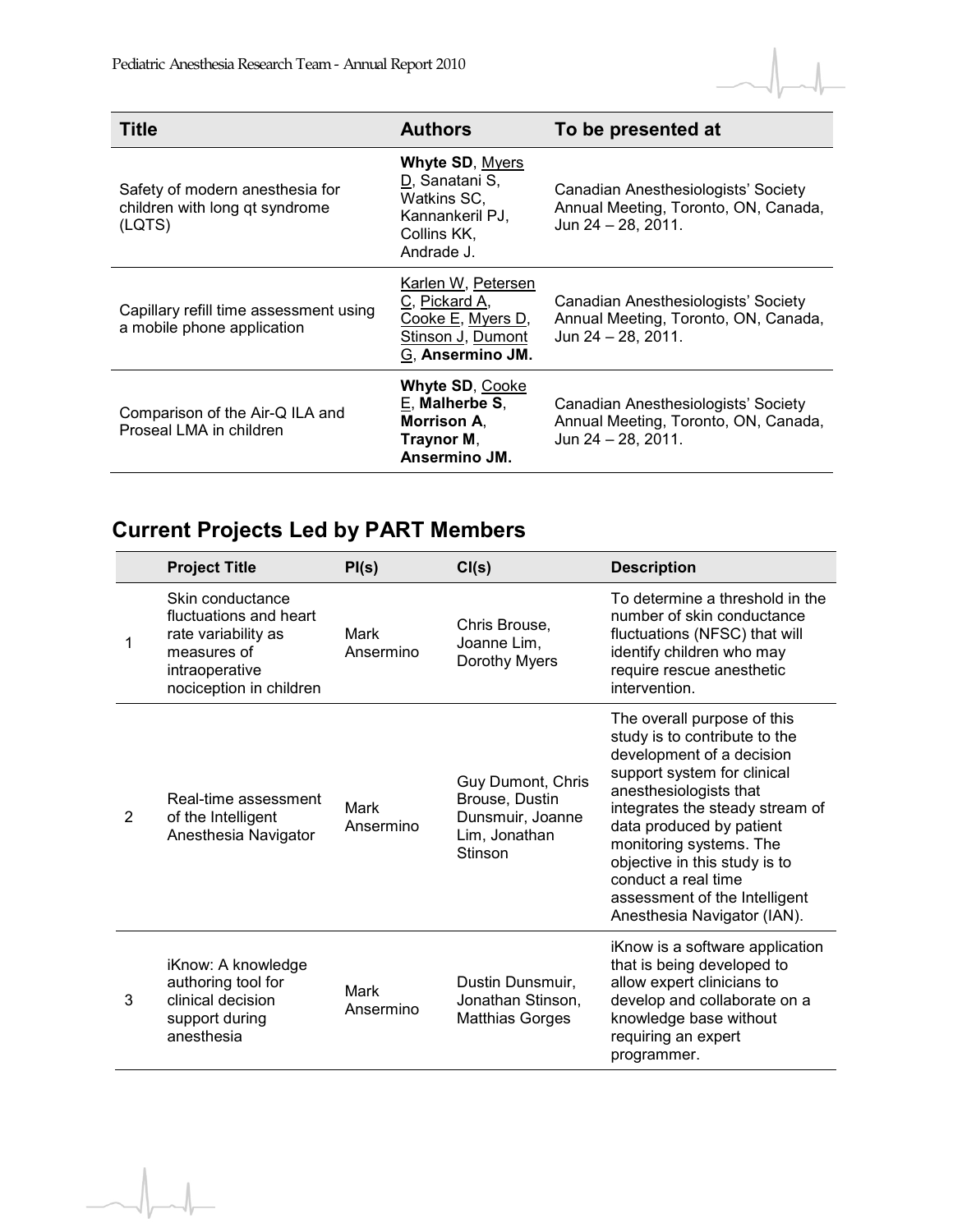

|                | <b>Project Title</b>                                                                                                                      | PI(s)                    | CI(s)                                                                                                                                | <b>Description</b>                                                                                                                                                                                                                                                                                                                                                                                |
|----------------|-------------------------------------------------------------------------------------------------------------------------------------------|--------------------------|--------------------------------------------------------------------------------------------------------------------------------------|---------------------------------------------------------------------------------------------------------------------------------------------------------------------------------------------------------------------------------------------------------------------------------------------------------------------------------------------------------------------------------------------------|
| 4              | iControl: Interface<br><b>Usability Evaluation</b>                                                                                        | <b>Mark</b><br>Ansermino | Guy Dumont, Chris<br>Petersen, Jin-Oh<br>Hahn, Joanne Lim,<br>Simon Whyte,<br>Jonathon Stinson                                       | To evaluate the usability of the<br>interface of a control prototype<br>(iControl) in the hands of<br>expert anesthesiologists to<br>determine areas of<br>improvement for the interface.                                                                                                                                                                                                         |
| 5              | Development and<br>evaluation of a<br>wireless pulse<br>oximeter on a cell<br>phone (iPleth), for safe<br>perioperative care in<br>Uganda | Mark<br>Ansermino        | Erik Skarsgard,<br>Geoffrey Blair,<br>Chris Petersen,<br>Joanne Lim, Guy<br>Dumont, Sidney<br>Fels, Walter Karlen,<br>Srinivas Raman | To evaluate the usability of the<br>interface of a wireless pulse<br>oximeter prototype (iPleth) in<br>the hands of expert<br>anesthesiologists and non-<br>anesthesiologists to determine<br>areas for improvement for the<br>interface.                                                                                                                                                         |
| 6              | Storage bank of<br>monitored<br>physiological clinical<br>events                                                                          | Mark<br>Ansermino        | Guy Dumont, Erin<br>Cooke                                                                                                            | To collect a sample of<br>significant clinical events to<br>evaluate the performance of<br>the physiological monitoring<br>systems that detect them.                                                                                                                                                                                                                                              |
| $\overline{7}$ | Comparison of an<br>automated calculation<br>of capillary refill time<br>with a standard clinical<br>measurement - a pilot<br>study       | Mark<br>Ansermino        | Amelia Pickard,<br>Walter Karlen,<br><b>Chris Petersen</b>                                                                           | To compare a standard clinical<br>measurement of CRT with an<br>automated, calculation of CRT.                                                                                                                                                                                                                                                                                                    |
| 8              | eVENT: an expert<br>system for detecting<br>ventilatory events<br>during anesthesia                                                       | Mark<br>Ansermino        | Guy Dumont,<br>Nicola Shaw, Peter<br>Choi, Sidney Fels,<br>Matthias Gorges,<br>Pamela Winton                                         | This study has several specific<br>goals. Primarily, through<br>structured interviews with<br>anesthesiologists, we will<br>generate specific rules for<br>identifying 3 dangerous<br>ventilatory events. Secondarily,<br>we hope to reach a consensus<br>among a panel of expert<br>anesthesiologists over the<br>rules for identifying the three<br>critical events using the Delphi<br>method. |
| 9              | Online monitoring of<br>physiological<br>parameters in critical<br>care: iAssist                                                          | Mark<br>Ansermino        | Guy Dumont,<br>Dustin Dunsmuir,<br>Chris Brouse, Chris<br>Petersen, Jonathon<br>Stinson                                              | To use data from 200 children<br>and 100 adults undergoing<br>routine surgery to produce<br>software algorithms to<br>automatically highlight<br>significant changes to the<br>overall trend of physiological<br>parameters (such as BP, HR,<br>SpO2, ETCO2, etc.).                                                                                                                               |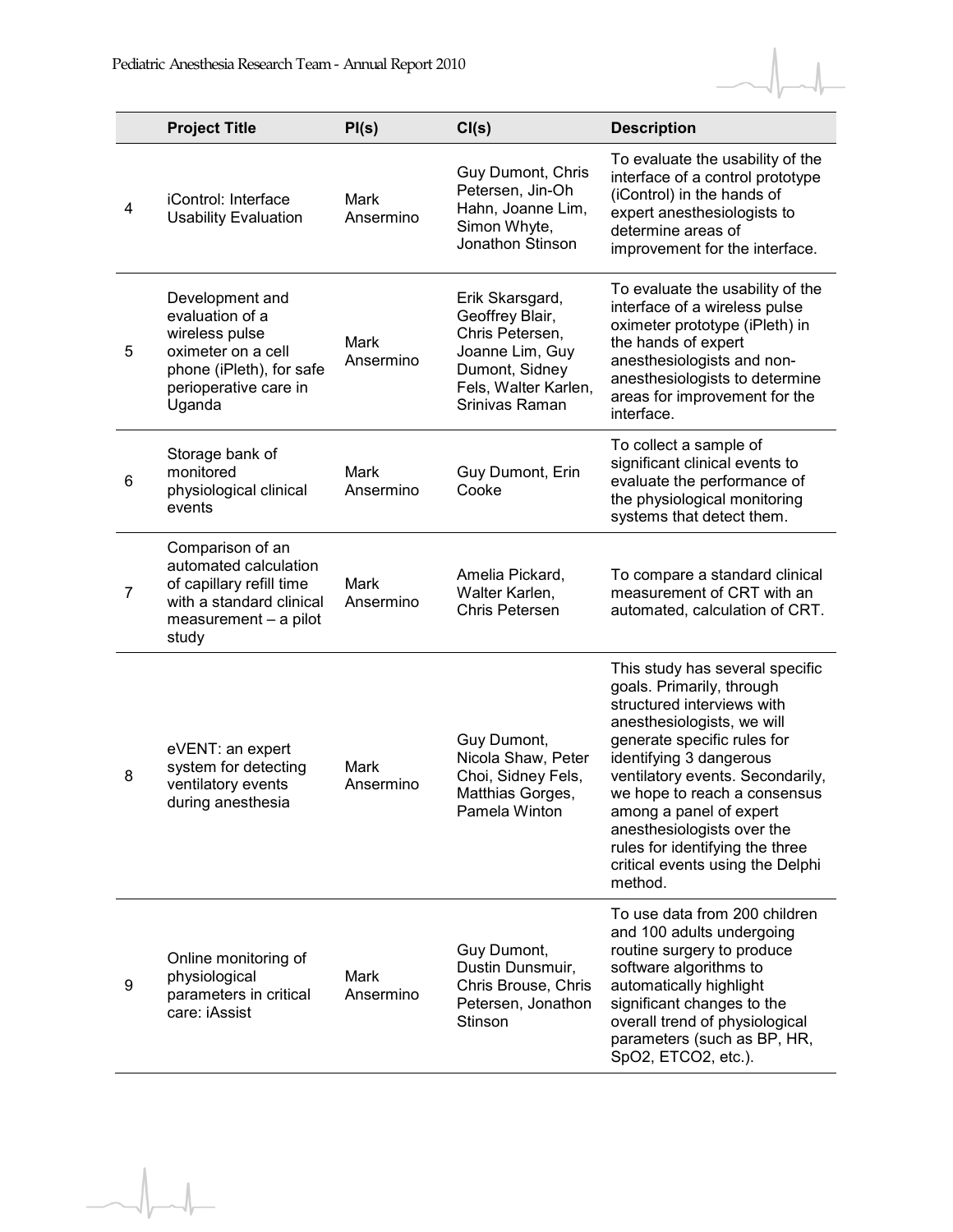$\overline{\phantom{a}}$ 



|    | <b>Project Title</b>                                                                                                                                                               | PI(s)             | CI(s)                                                                                          | <b>Description</b>                                                                                                                                                                                                                                                                                                  |
|----|------------------------------------------------------------------------------------------------------------------------------------------------------------------------------------|-------------------|------------------------------------------------------------------------------------------------|---------------------------------------------------------------------------------------------------------------------------------------------------------------------------------------------------------------------------------------------------------------------------------------------------------------------|
| 10 | Cardiac preload<br>indicators in children,<br>evaluation of invasive<br>and non-invasive<br>markers of fluid<br>responsiveness                                                     | Norbert<br>Froese | Martin Hosking,<br>Mark Ansermino,<br>John Chandler,<br>Erin Cooke, Manraj<br>Heran            | To examine the ability of<br>dynamic preload indicators:<br>PPV, PlethV and PVI to predict<br>the cardiac output response to<br>fluid bolus administration in<br>anesthetised, ventilated<br>children.                                                                                                              |
| 11 | Naloxone for the<br>treatment of opioid-<br>induced pruritus: A<br>double-blind,<br>prospective,<br>randomized, controlled<br>study                                                | Gillian<br>Lauder | Mark Ansermino,<br>Roxane Carr,<br>Joanne Lim,<br><b>Colleen Court</b>                         | To determine the efficacy of<br>naloxone simultaneously<br>administered with PCA basal<br>and bolus morphine in the<br>treatment of opioid-induced<br>pruritus in a tertiary care<br>pediatric patient population.                                                                                                  |
| 12 | Naloxone infusion for<br>the prevention of<br>neuraxial opioid-<br>induced pruritus: A<br>double-blind,<br>prospective,<br>randomized, controlled<br>study                         | Gillian<br>Lauder | Mark Ansermino,<br>Roxane Carr,<br>Emma Whyte,<br>Colleen Court.<br>Karen Leung,<br>Joanne Lim | To determine the efficacy of<br>naloxone simultaneously<br>administered with epidural<br>hydromorphone and<br>bupivacaine local anesthetic in<br>the treatment of neuraxial<br>opioid-induced pruritus in a<br>tertiary care pediatric patient<br>population.                                                       |
| 13 | A quality assurance<br>audit of pain<br>management after<br>discharge from day<br>surgery                                                                                          | Gillian<br>Lauder | Mark Ansermino,<br>Joanne Lim,<br>Michelle Gibson,<br>Eugene Choo,<br>Serena Shum              | To determine which<br>pharmacological agents and at<br>what dose are prescribed for<br>analgesia on discharge from<br>pediatric day case surgery.                                                                                                                                                                   |
| 14 | Root cause analysis of<br>critical incidents in<br>pediatric patients<br>receiving parenteral<br>opioid infusions in the<br>acute care setting at<br><b>BC Children's Hospital</b> | Gillian<br>Lauder | Mark Ansermino,<br>Jonathan Stinson                                                            | To conduct a retrospective<br>chart review of critical incidents<br>related to morphine and<br>hydromorphone infusions at<br>BCCH and employ a modified<br>root cause analysis (RCA)<br>methodology to evaluate<br>factors that led to critical<br>incidents in patients receiving<br>PCA or COI opioids infusions. |
| 15 | Pediatric caudal<br>epidural anesthesia:<br>Ultrasonic evaluation<br>of local anesthetic<br>spread                                                                                 | Gillian<br>Lauder | Mark Ansermino,<br>Ashley Robinson,<br>Katherine Brand,<br>Jonathan Stinson,<br>Emma Whyte     | To visualize the spread of a<br>standard dose of local<br>anesthetic injected into the<br>caudal epidural space and<br>determine the spread in the<br>cephalad direction; to correlate<br>results to age, height, weight,<br>and body surface area.                                                                 |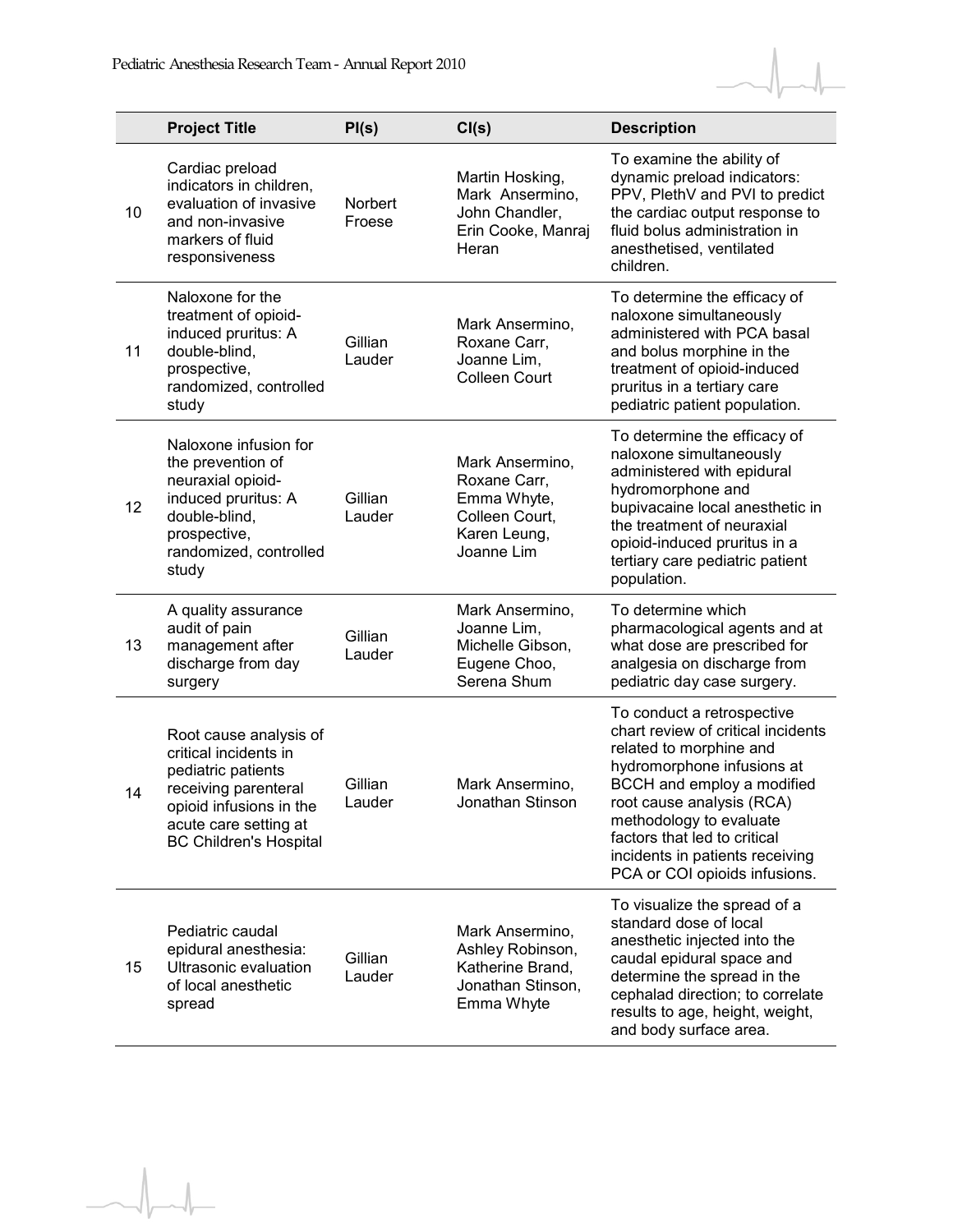

|    | <b>Project Title</b>                                                                                                                                                                      | PI(s)                  | CI(s)                                                                                                                      | <b>Description</b>                                                                                                                                                                                                                                            |
|----|-------------------------------------------------------------------------------------------------------------------------------------------------------------------------------------------|------------------------|----------------------------------------------------------------------------------------------------------------------------|---------------------------------------------------------------------------------------------------------------------------------------------------------------------------------------------------------------------------------------------------------------|
| 16 | Emergence delirium<br>(ED) in children: total<br>intravenous anesthesia<br>with propofol-<br>remifentanil versus<br>inhalational<br>sevoflurane anesthesia                                | Carolyne<br>Montgomery | John Chandler,<br>Dorothy Myers                                                                                            | This study will compare the<br>recovery profile of sevoflurane<br>with that of propofol-<br>remifentanil and their<br>associated incidence of ED.                                                                                                             |
| 17 | Pharmacokinetics of<br>oral morphine and<br>pharmacogenomics of<br>CYP2D6 and UGT2B7,<br>in an urban pediatric<br>population $(2 - 6$ years<br>of age) presenting for<br>elective surgery | Carolyne<br>Montgomery | Gideon Koren,<br>Michael Rieder,<br>Katharine Brand,<br>Gillian Lauder,<br>Bruce Carleton,<br>Erin Cooke,<br>Pamela Winton | To determine the<br>pharmacokinetic properties of<br>morphine, following the oral<br>administration of one of three<br>recommended doses, in a<br>cohort of $2 - 6$ year old,<br>healthy children undergoing<br>elective surgery under general<br>anesthesia. |
| 18 | Evaluation of the<br>intubating laryngeal<br>airway in children                                                                                                                           | Simon Whyte            | Erin Cooke                                                                                                                 | The aim is to rigorously<br>evaluate the Air-Q® intubating<br>laryngeal airway (Air-Q® ILA).<br>This LMA has features that<br>encompass the characteristics<br>of the ideal LMA.                                                                              |
| 19 | A pilot study to<br>compare two<br>anesthesia methods to<br>improve child patient<br>safety                                                                                               | Simon Whyte            | Mary Ensom,<br>Pamela Winton,<br>Dorothy Myers,<br>Diane Decarie                                                           | To compare plasma<br>bupivacaine concentrations<br>between two general<br>anaesthesia groups<br>(intravenous vs. inhalational)<br>whose patients all receive<br>caudal epidural anaesthesia<br>with bupivacaine.                                              |

## **Recently Completed Projects Led by PART Members**

 $\overline{\phantom{a}}$ 

| <b>Project Title</b>                                                                                                                                                                            | PI(s)             | CI(s)                                                              | <b>Description</b>                                                                                                                                            |
|-------------------------------------------------------------------------------------------------------------------------------------------------------------------------------------------------|-------------------|--------------------------------------------------------------------|---------------------------------------------------------------------------------------------------------------------------------------------------------------|
| Relationship between<br>respiratory induced<br>variation in pulse<br>oximetry<br>plethysmogram and<br>arterial pulse pressure<br>waveforms in ventilated<br>children, an<br>observational study | Mark<br>Ansermino | John Chandler,<br>Horacio Osivich,<br>David Wensley.<br>Erin Cooke | Our main objective is to<br>investigate whether the<br>respiratory induced changes<br>in arterial and<br>plethysmograph waveforms<br>are related in children. |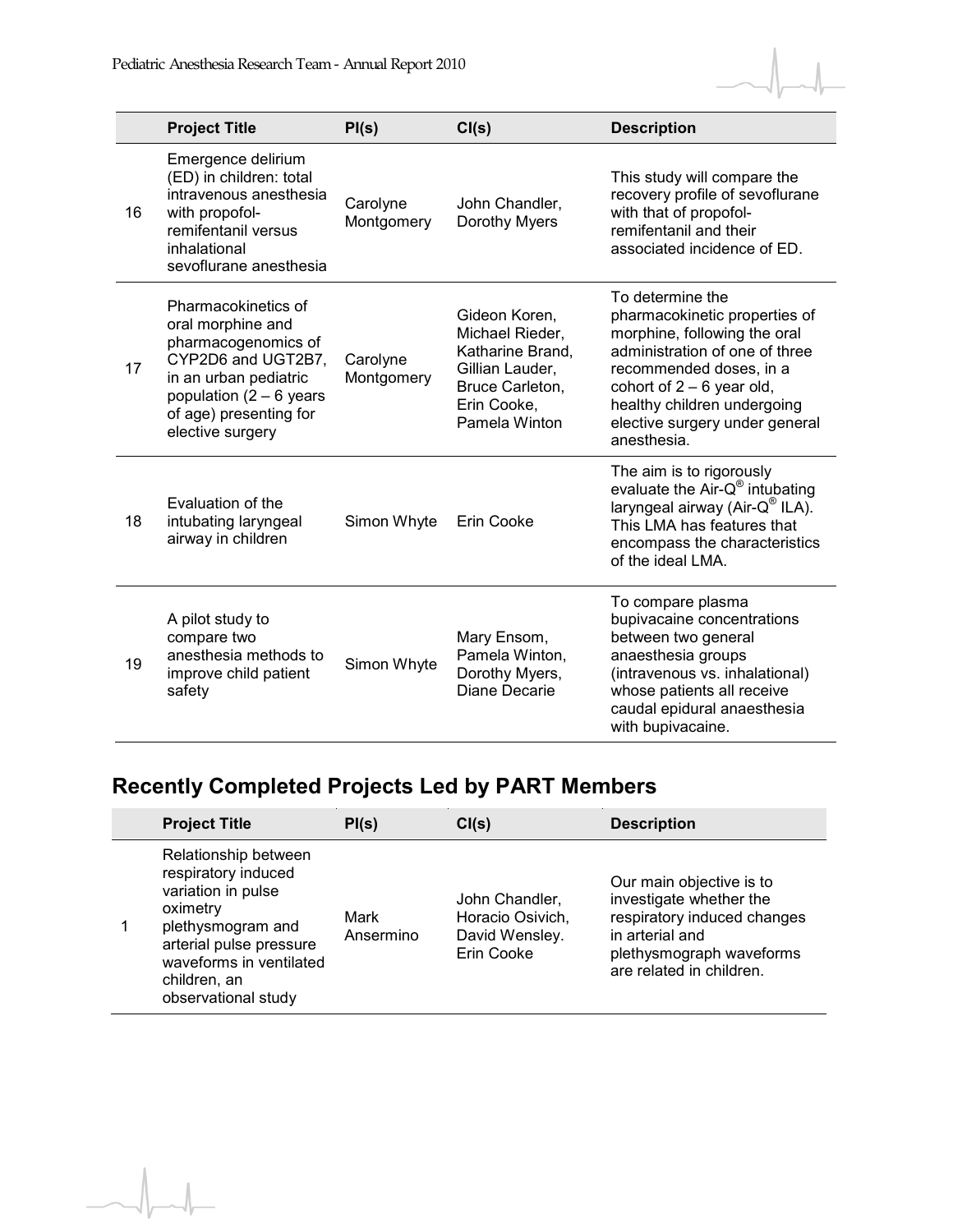

|   | <b>Project Title</b>                                                                           | PI(s)             | CI(s)                                                                                                                            | <b>Description</b>                                                                                                                                                            |
|---|------------------------------------------------------------------------------------------------|-------------------|----------------------------------------------------------------------------------------------------------------------------------|-------------------------------------------------------------------------------------------------------------------------------------------------------------------------------|
|   | The Bedside Observer:<br>using patient and family<br>observations to<br>enhance patient safety | Mark<br>Ansermino | Roxanne Carr,<br>Doug Cochrane,<br>Annemarie Taylor,<br>Nicola Shaw,<br>Jeremy Daniels,<br>Joanne Lim, Dina<br>Shafey, Kate Hunc | The Bedside Observer is a<br>survey tool that allows<br>families to identify errors or<br>adverse events during their<br>child's stay on the ward 3R at<br>BCCH.              |
| 3 | Safe administration of<br>propofol for sedation in<br>children                                 | Mark<br>Ansermino | Jon McCormack,<br>Eleanor Reimer,<br>Maryam Dosani                                                                               | To develop a safe dosing<br>schedule for propofol<br>administration in children that<br>will ensure spontaneous<br>ventilation is maintained in at<br>least 95 % of subjects. |

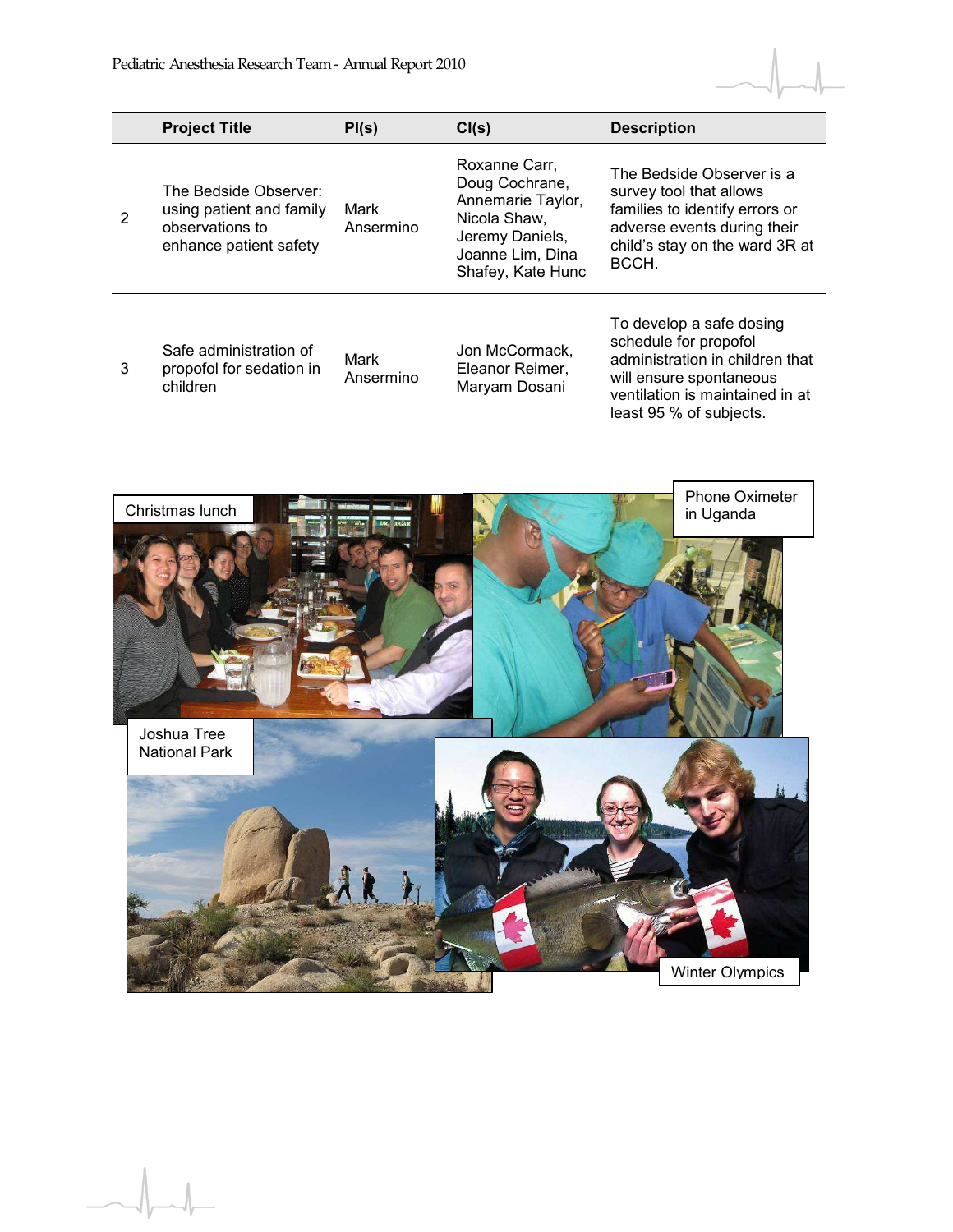## **New Salary Awards**

| <b>Recipient</b>       | <b>Supervisor</b>          | Award                                                                                                              |
|------------------------|----------------------------|--------------------------------------------------------------------------------------------------------------------|
| Srinivas Raman         | Mark Ansermino             | CFRI summer studentship, UBC SSRP<br>summer studentship                                                            |
| Walter Karlen          | Mark Ansermino, Guy Dumont | <b>CIHR Post-Doctoral Fellowship</b>                                                                               |
| Walter Karlen          | Mark Ansermino, Guy Dumont | <b>CFRI Post-Doctoral Fellowship</b>                                                                               |
| <b>Matthias Gorges</b> | Mark Ansermino, Guy Dumont | Canadian Post-Doctoral Research<br>Fellowships (PDRF) of Foreign Affairs and<br>International Trade Canada (DFAIT) |

## **Current Salary Awards**

| <b>Recipient</b> | Award                                                                                                                                           |
|------------------|-------------------------------------------------------------------------------------------------------------------------------------------------|
| Chris Brouse     | Michael Smith Foundation for Health Research Trainee Award Senior Graduate<br>Studentship (2009-2011), supervised by Mark Ansermino, Guy Dumont |
| Mark Ansermino   | Michael Smith Foundation for Health Research Scholar Award (2007-2012)                                                                          |

## **Grants Currently Held by PART Members**

| <b>Project Title</b>                                                                                                                    | PI                | Year<br>Awarded | <b>Granting Agency</b>                                                     | <b>Amount</b><br>Awarded |
|-----------------------------------------------------------------------------------------------------------------------------------------|-------------------|-----------------|----------------------------------------------------------------------------|--------------------------|
| n/a                                                                                                                                     | Mark<br>Ansermino | 2010            | <b>CFRI Clinical Research</b><br>Capacity Building Award                   | \$40,000                 |
| Cell phone oximetry workshop:<br>Canadians working towards<br>improved safety of anesthesia<br>care around the world                    | Mark<br>Ansermino | 2010            | CIHR Meetings,<br>Planning and<br>Dissemination Grant                      | \$9,175                  |
| An international workshop on cell<br>phone oximetry: working towards<br>improved anesthesia safety<br>around the world                  | Mark<br>Ansermino | 2010            | <b>VPRI</b> International<br>Research Collaboration<br>Workshop Grant, UBC | \$3,000                  |
| Naloxone for the treatment of<br>neuroaxial opioid-induced<br>pruritus: A double-blind,<br>prospective, randomized,<br>controlled study | Gillian<br>Lauder | 2010            | <b>BC Children's Hospital</b><br><b>Foundation Telethon</b><br>Award       | \$28,525                 |
| Naloxone for the treatment of<br>opioid-induced pruritus: A<br>double-blind, prospective,<br>randomized, controlled study               | Gillian<br>Lauder | 2010            | Canadian<br>Anesthesiologists'<br>Society                                  | \$20,000                 |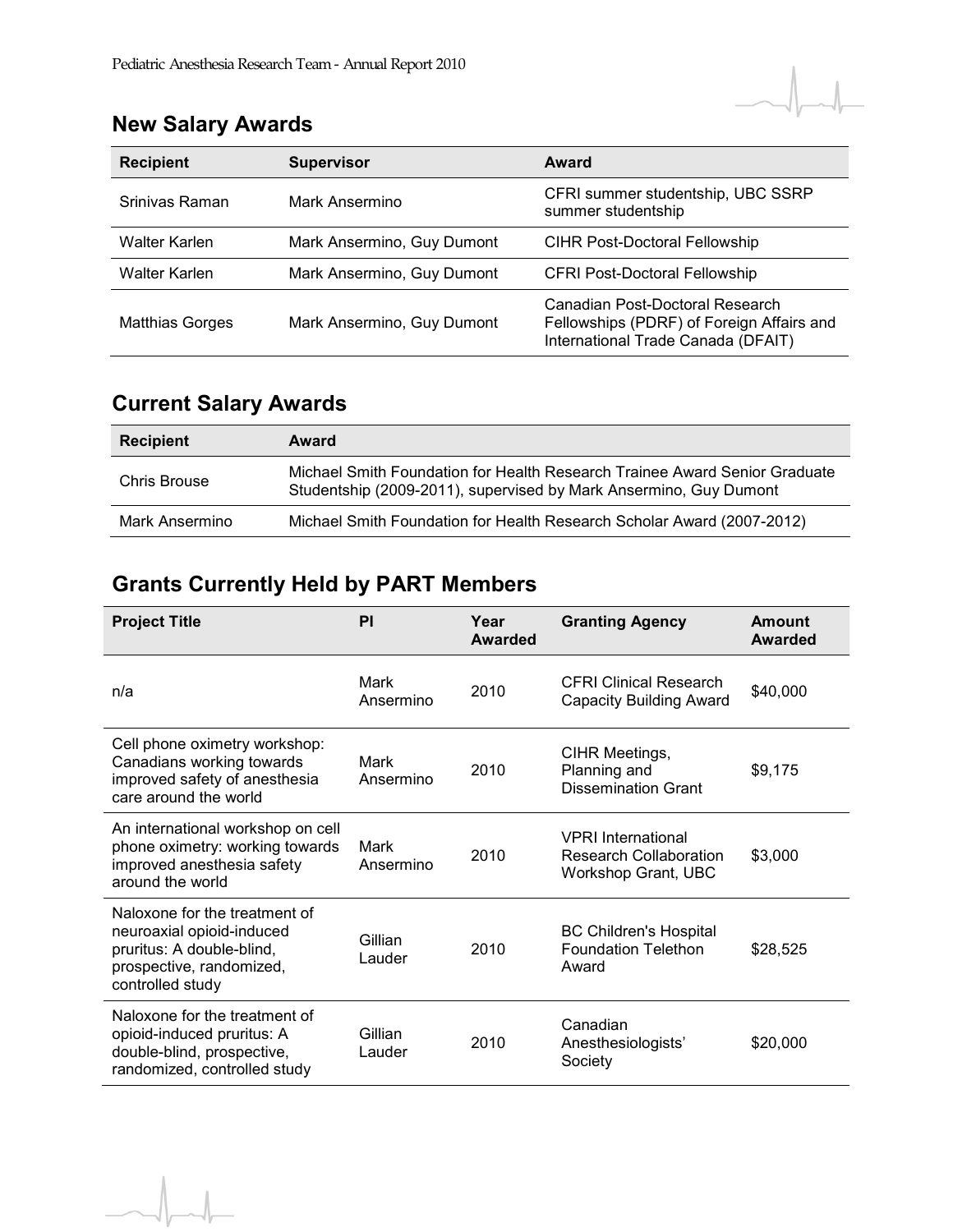$\overline{\phantom{a}}$ 



| <b>Project Title</b>                                                                                                                                                                   | PI                                   | Year<br><b>Awarded</b> | <b>Granting Agency</b>                                                     | <b>Amount</b><br><b>Awarded</b> |
|----------------------------------------------------------------------------------------------------------------------------------------------------------------------------------------|--------------------------------------|------------------------|----------------------------------------------------------------------------|---------------------------------|
| Pharmacokinetics of oral<br>morphine and<br>pharmacogenomics of CYP2D6<br>and UGT2B7, in an urban<br>pediatric population $(2 - 6$ years<br>of age) presenting for elective<br>surgery | Carolyne<br>Montgomery               | 2010                   | Canadian<br>Anesthesiologists'<br>Society                                  | \$5,000                         |
| Pharmacokinetics of oral<br>morphine and pharmacogenetics<br>of CYP2D6 and UGT2B7 in an<br>urban pediatric population (2-<br>6years of age) presenting for<br>elective surgery         | Carolyne<br>Montgomery               | 2010                   | <b>iACT Grant Competition</b><br><b>Research Award</b>                     | \$10,000                        |
| A pilot study to investigate<br>plasma bupivicaine<br>concentrations in children<br>receiving total intravenous<br>anesthesia and caudal<br>anesthesia                                 | Simon Whyte                          | 2010                   | <b>BC Children's Hospital</b><br><b>Foundation Telethon</b><br>Award       | \$29,892                        |
| A pilot study to investigate<br>plasma bupivicaine<br>concentrations in children<br>receiving total intravenous<br>anesthesia and caudal<br>anesthesia                                 | Simon Whyte                          | 2010                   | <b>iACT Grant Competition</b><br><b>Research Award</b>                     | \$8,000                         |
| Development and evaluation of a<br>wireless pulse oximeter on a cell<br>phone (iPleth), for safe<br>perioperative care in Uganda                                                       | Mark<br>Ansermino                    | 2009                   | <b>UBC Martha Piper</b><br><b>Research Award</b>                           | \$25,000                        |
| eVENT: An expert system for<br>detecting ventilatory events<br>during anesthesia                                                                                                       | Mark<br>Ansermino                    | 2009                   | Canadian Institutes of<br><b>Health Research</b><br><b>Operating Grant</b> | \$299,187                       |
| Evaluation of the intubating<br>laryngeal airway                                                                                                                                       | Stephan<br>Malherbe &<br>Simon Whyte | 2009                   | <b>BCCH Telethon Awards</b><br>Competition                                 | \$30,000                        |
| Emergence delirium in children:<br>total intravenous anesthesia with<br>propofol-remifentanil versus<br>inhalational sevoflurane<br>anesthesia                                         | Carolyne<br>Montgomery               | 2009                   | <b>BCCH Telethon Awards</b><br>Competition                                 | \$29,970                        |
| Evaluation of the intubating<br>laryngeal airway                                                                                                                                       | Simon Whyte                          | 2009                   | Canadian<br>Anesthesiologists'<br>Society                                  | \$20,000                        |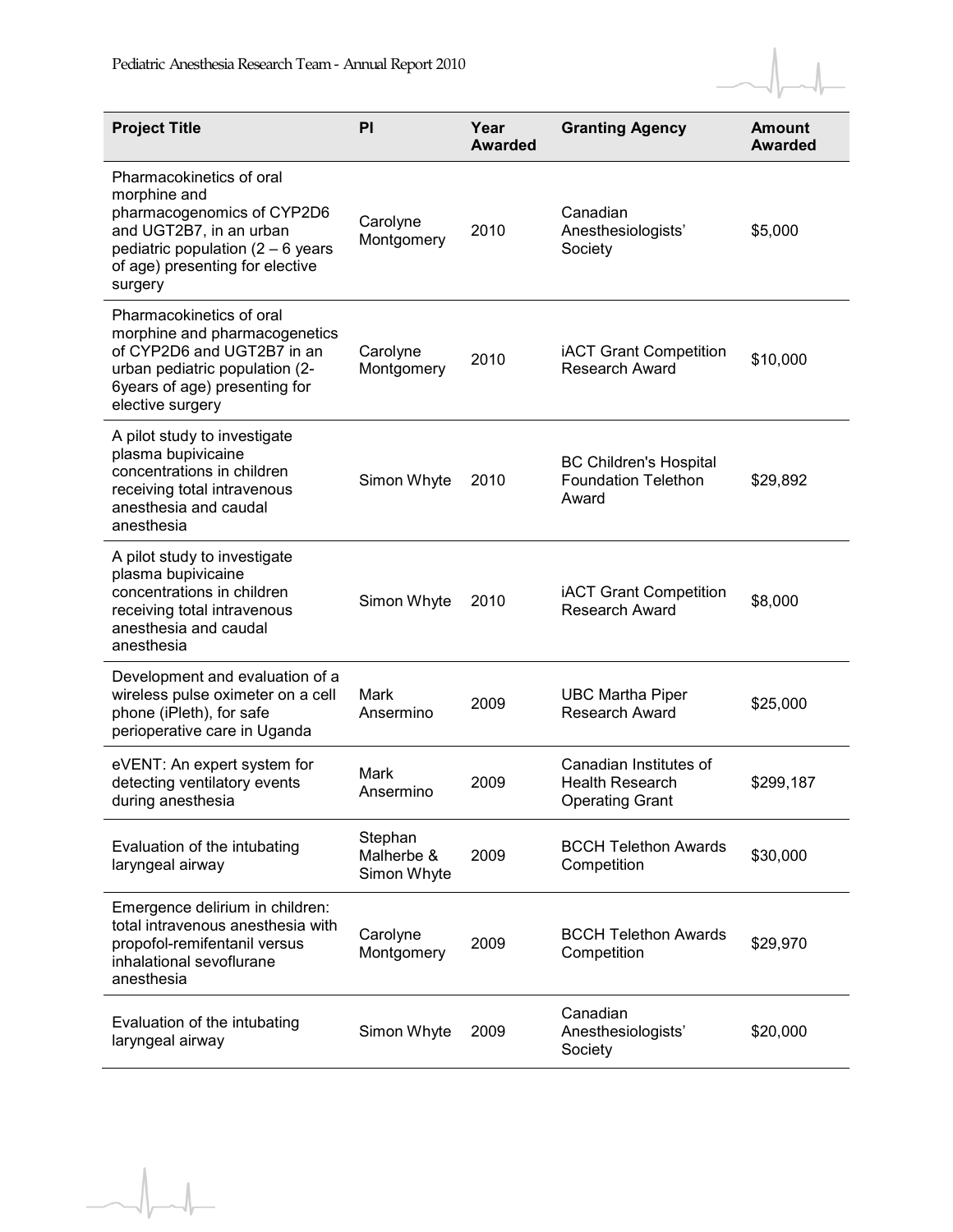

| <b>Project Title</b>                  | PI                | Year<br><b>Awarded</b> | <b>Granting Agency</b>                                                           | Amount<br><b>Awarded</b> |
|---------------------------------------|-------------------|------------------------|----------------------------------------------------------------------------------|--------------------------|
| Closed-loop control of<br>anesthesia  | <b>Guy Dumont</b> | 2008                   | Natural Sciences and<br><b>Engineering Research</b><br>Council of<br>Canada/CHRP | \$412,400                |
| Career Investigator Program:<br>eVENT | Mark<br>Ansermino | 2006                   | Michael Smith<br><b>Foundation for Health</b><br>Research                        | \$555,000                |

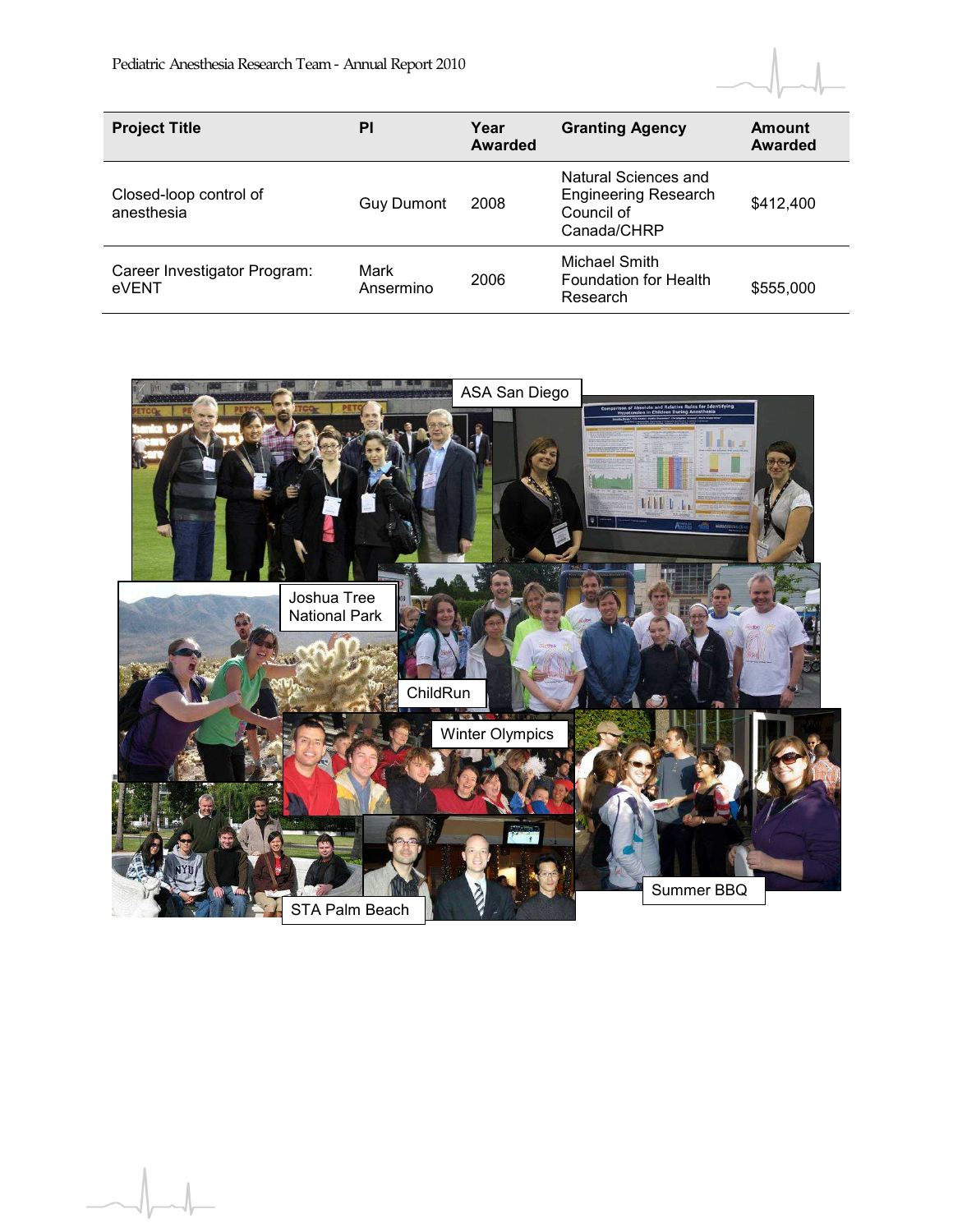#### **Anesthesia Fellows**

| Name and Yrs. Supervised: | Dr. Katherine Brand, 2009 - 2010                                                                                                                                              |
|---------------------------|-------------------------------------------------------------------------------------------------------------------------------------------------------------------------------|
| Title of Project:         | Pharmacokinetics of oral morphine and pharmacogenomics of<br>CYP2D6 and UGT2B7, in an urban pediatric population $(2 - 6)$ years of<br>age) presenting for elective surgery   |
| <b>Present Position:</b>  | Clinical Fellow (BCCH Dept of Anesthesia)                                                                                                                                     |
| Name and Yrs. Supervised: | Dr. John Chandler, 2008 - 2010                                                                                                                                                |
| Title of Project:         | Relationship between respiratory induced variation in pulse oximetry<br>plethysmogram and arterial pulse pressure waveforms in ventilated<br>children, an observational study |
| <b>Present Position:</b>  | Clinical & Research Fellow (BCCH Dept of Anesthesia)                                                                                                                          |
| Name and Yrs. Supervised: | Dr. Amelia Pickard, 2009 - 2010                                                                                                                                               |
| Title of Project:         | Comparison of an automated calculation of capillary refill time with a<br>standard clinical measurement - a pilot study                                                       |
| <b>Present Position:</b>  | Clinical & Research Fellow (BCCH Dept of Anesthesia)                                                                                                                          |
| Name and Yrs. Supervised: | Dr. Emma Whyte, 2010 - Present                                                                                                                                                |
| Title of Project:         | Naloxone infusion for the prevention of neuraxial opioid-induced<br>pruritus: A double-blind, prospective, randomized, controlled study                                       |
| <b>Present Position:</b>  | Clinical Fellow (BCCH Dept of Anesthesia)                                                                                                                                     |
| Name and Yrs. Supervised: | Dr. Pamela Winton, 2010 - Present                                                                                                                                             |
| Title of Project:         | Pharmacokinetics of oral morphine and pharmacogenomics of<br>CYP2D6 and UGT2B7, in an urban pediatric population $(2 - 6)$ years of<br>age) presenting for elective surgery   |
| <b>Present Position:</b>  | Clinical Fellow (BCCH Dept of Anesthesia)                                                                                                                                     |

## **Graduate Student Research Projects**

| Name and Yrs. Supervised: | Chris Brouse, 2004 - Present                                                                                      |
|---------------------------|-------------------------------------------------------------------------------------------------------------------|
| Title of Project:         | Skin conductance fluctuations and heart rate variability as measures<br>of intraoperative nociception in children |
| <b>Present Position:</b>  | PhD Candidate (UBC Dept of Electrical and Computer Engineering)                                                   |
| Name and Yrs. Supervised: | Dustin Dunsmuir, 2006 - present                                                                                   |
| Title of Project:         | iKnow: An authoring tool for clinical decision support in anesthesia                                              |
| <b>Present Position:</b>  | MSc Candidate (SFU School of Interactive Arts & Technology)                                                       |
| Name and Yrs. Supervised: | Sara Khosravi, 2009 – Present                                                                                     |
| Title of Project:         | Safe administration of propofol for sedation in children                                                          |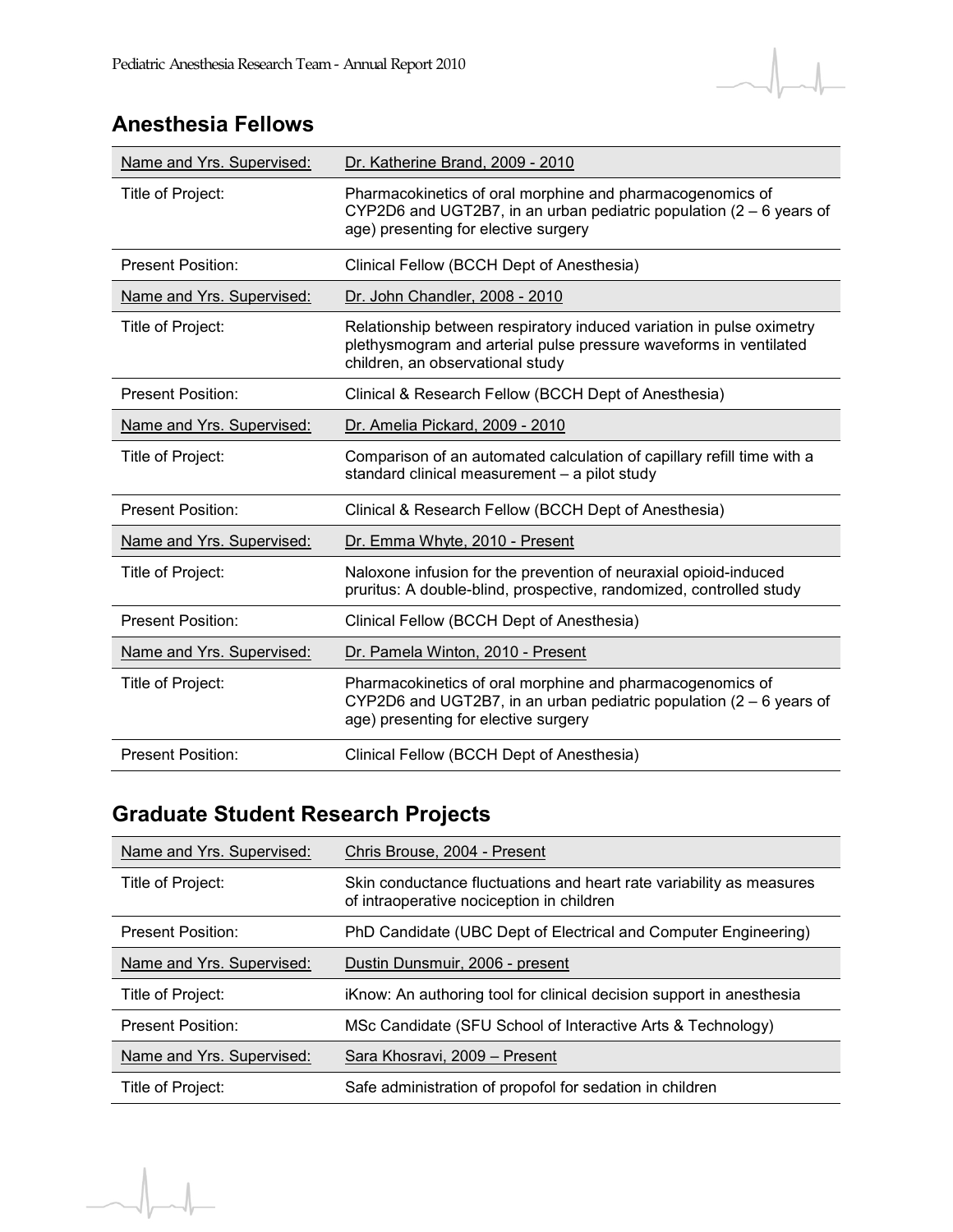

| <b>Present Position:</b>  | PhD Candidate (UBC Dept of Electrical and Computer Engineering)                                                     |
|---------------------------|---------------------------------------------------------------------------------------------------------------------|
| Name and Yrs. Supervised: | Frank Kloprogge, 2010                                                                                               |
| Title of Project:         | Pharmacokinetic and pharmacodynamic modelling of remifentanil                                                       |
| <b>Present Position:</b>  | PhD Candidate - Netherlands                                                                                         |
| Name and Yrs. Supervised: | Kiran Massey, 2007 - Present                                                                                        |
| Title of Project:         | Building a Model of Knowledge Interaction in Perinatal Care                                                         |
| Present Position:         | MASc Candidate (UBC)                                                                                                |
| Name and Yrs. Supervised: | John Maidens, 2010 - Present                                                                                        |
| Title of Project:         | The effect of a target controlled infusion of propofol on predictability in<br>recovery from anesthesia in children |
| <b>Present Position:</b>  | MASc Candidate (UBC Dept of Electrical and Computer Engineering)                                                    |

## **Medical/Undergraduate Research Projects**

| Name and Yrs. Supervised: | Anton Chau, 2005 - Present                                                                                                  |
|---------------------------|-----------------------------------------------------------------------------------------------------------------------------|
| Title of Project:         | The effects of three effect-site-targeted propofol concentrations on<br>dispersion of myocardial repolarization in children |
| Present Position:         | Anesthesiology resident (UBC)                                                                                               |
| Name and Yrs. Supervised: | Jeremy Daniels, 2006 - Present                                                                                              |
| Title of Project:         | The Bedside Observer: using patient and family observations to<br>enhance patient safety                                    |
| <b>Present Position:</b>  | Medical student (UBC)                                                                                                       |
| Name and Yrs. Supervised: | Srinivas Raman (2010)                                                                                                       |
| Title of Project:         | Development and Evaluation of a Wireless Pulse Oximeter on a Cell<br>phone (iPleth), for safe Perioperative Care in Uganda  |
| <b>Present Position:</b>  | Medical student (UBC)                                                                                                       |
| Name and Yrs. Supervised: | Serena Shum (2010)                                                                                                          |
| Title of Project:         | A quality assurance audit of pain management after discharge from<br>day surgery                                            |
| <b>Present Position:</b>  | Medical student (Queen's)                                                                                                   |
| Name and Yrs. Supervised: | Jules Sleiman (2010)                                                                                                        |
| Title of Project:         | Mobile Phone Pulse Oximetry: A usability study of iPleth                                                                    |
| <b>Present Position:</b>  | <b>Medical Student</b>                                                                                                      |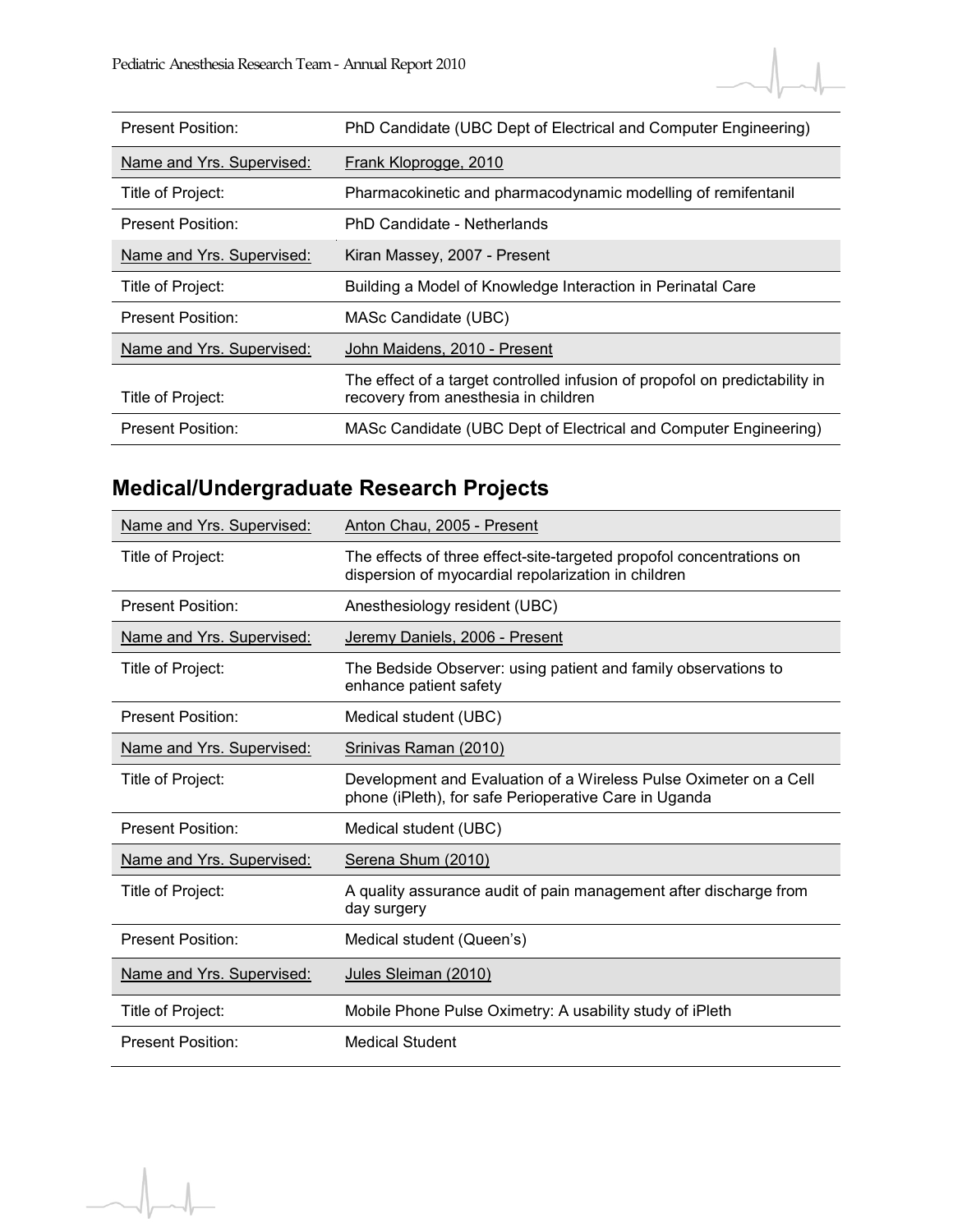

## **Engineering Post-Doctoral Fellows**

| Name and Yrs. Supervised: | Jin-Oh Hahn, 2009 - 2010                                                                                                   |
|---------------------------|----------------------------------------------------------------------------------------------------------------------------|
| Title of Project:         | iControl: Interface Usability Evaluation                                                                                   |
| <b>Present Position:</b>  | Engineering faculty (University of Alberta)                                                                                |
| Name and Yrs. Supervised: | Matthias Gorges, 2010 - Present                                                                                            |
| Title of Project:         | Anesthesiology Display Research                                                                                            |
| <b>Present Position:</b>  | Post-doctoral Fellow (UBC Dept of Electrical and Computer<br>Engineering)                                                  |
| Name and Yrs. Supervised: | Walter Karlen. 2009 – Present                                                                                              |
| Title of Project:         | Development and Evaluation of a Wireless Pulse Oximeter on a Cell<br>phone (iPleth), for safe Perioperative Care in Uganda |
| <b>Present Position:</b>  | Post-doctoral Fellow (UBC Dept of Electrical and Computer<br>Engineering)                                                  |

#### **Research Personnel**

| Name and Yrs. Supervised: | Joanne Lim, 2004 - Present                                                                                                 |
|---------------------------|----------------------------------------------------------------------------------------------------------------------------|
| Title of Project:         | Development and Evaluation of a Wireless Pulse Oximeter on a Cell<br>phone (iPleth), for safe Perioperative Care in Uganda |
| <b>Present Position:</b>  | Research Manager (UBC Department of Anesthesiology,<br>Pharmacology & Therapeutics)                                        |
| Name and Yrs. Supervised: | Chris Petersen, 2009 - Present                                                                                             |
| Title of Project:         | iControl: Interface Usability Evaluation                                                                                   |
| <b>Present Position:</b>  | Research Engineer (UBC Department of Anesthesiology,<br>Pharmacology & Therapeutics)                                       |
| Name and Yrs. Supervised: | Kate Hunc, 2009 - 2010                                                                                                     |
| Title of Project:         | Pediatric caudal epidural anesthesia: Ultrasonic evaluation of local<br>anesthetic spread                                  |
| Present Position:         | Nursing student (Langara College)                                                                                          |
| Name and Yrs. Supervised: | Erin Cooke, 2009 - Present                                                                                                 |
| Title of Project:         | Evaluation of the intubating laryngeal airway                                                                              |
| Present Position:         | Research Assistant (UBC Department of Anesthesiology,                                                                      |